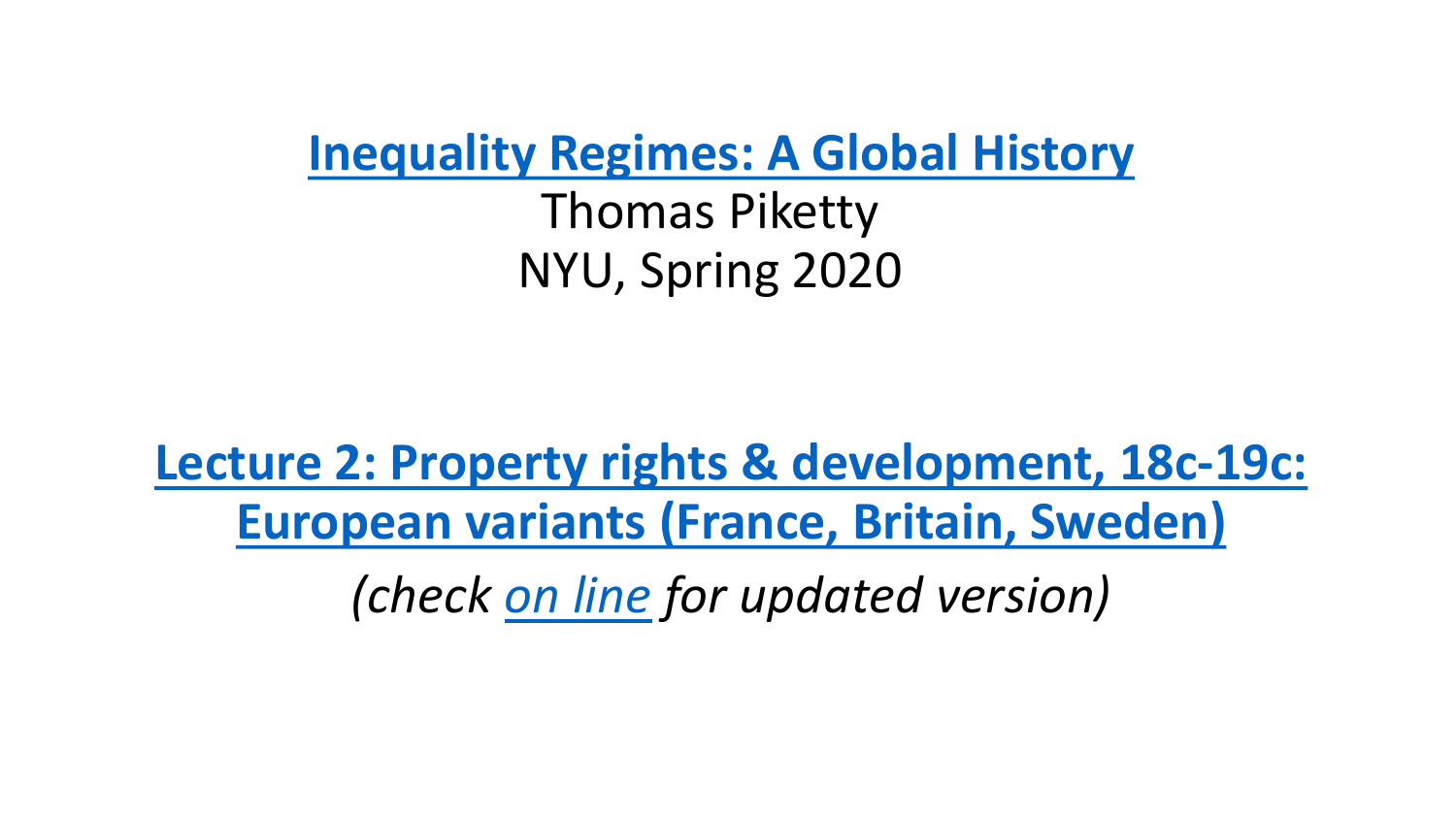# **Roadmap of the lecture**

- **[The rising concentration of property in 19c France](#page-2-0)**
- **[Flat tax in 19c France: accumulation in peace](#page-8-0)**
- **The weight of the clergy [and nobility: European variants](#page-11-0) 16c-19c**
- **From ternary to proprietarian [societies: the case of the UK](#page-14-0)**
- **[The People's Budget, Ireland and the fall](#page-19-0) of the House of Lords (1909-1911)**
- **[One man, 100 votes: extreme](#page-22-0) censitary inequality in Sweden (1865-1911)**
- **Europe's proprietarian societies during [Belle Epoque \(1880-1914\)](#page-25-0)**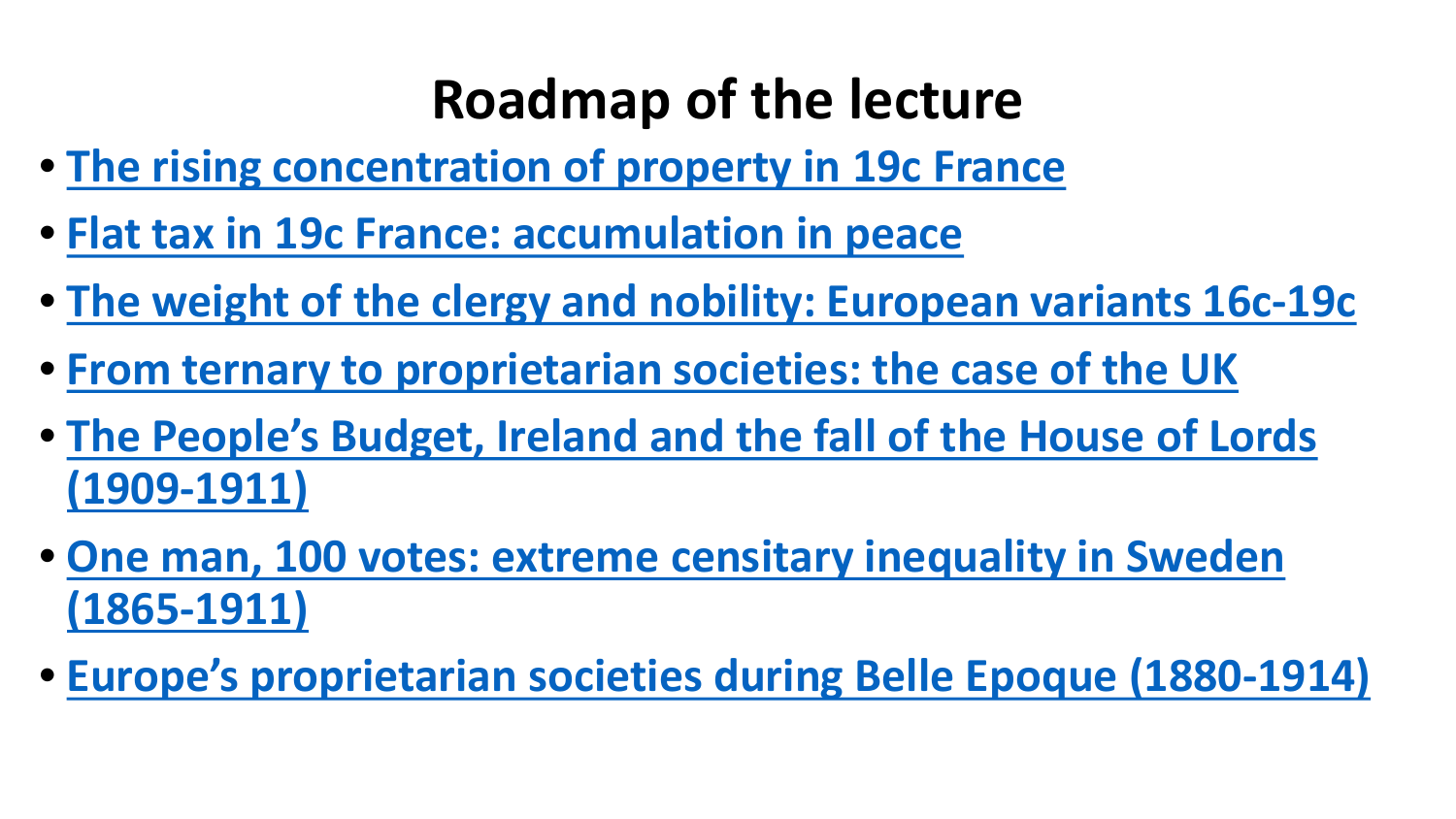# <span id="page-2-0"></span>**The rising concentration of property in 19c France**

- The French Revolution and the end of legal and fiscal privileges of the nobility and the clergy were supposed to open access to wealth
- But in practice the concentration of property declined only slightly during the French revolution, and increased substantially during 19c, so that wealth inequality was even higher during the Belle Epoque (1880-1914) and at the eve of WW1 than in the 1780s and at the eve of the Revolution
- Generally speaking, the concentration of property has always been much larger than the concentration of income: the bottom 50% wealth share has always been at most 5%-10% of total wealth (even in the 20c: the decline in wealth concentration with occurred after WW1 & WW2 should not be exagerated)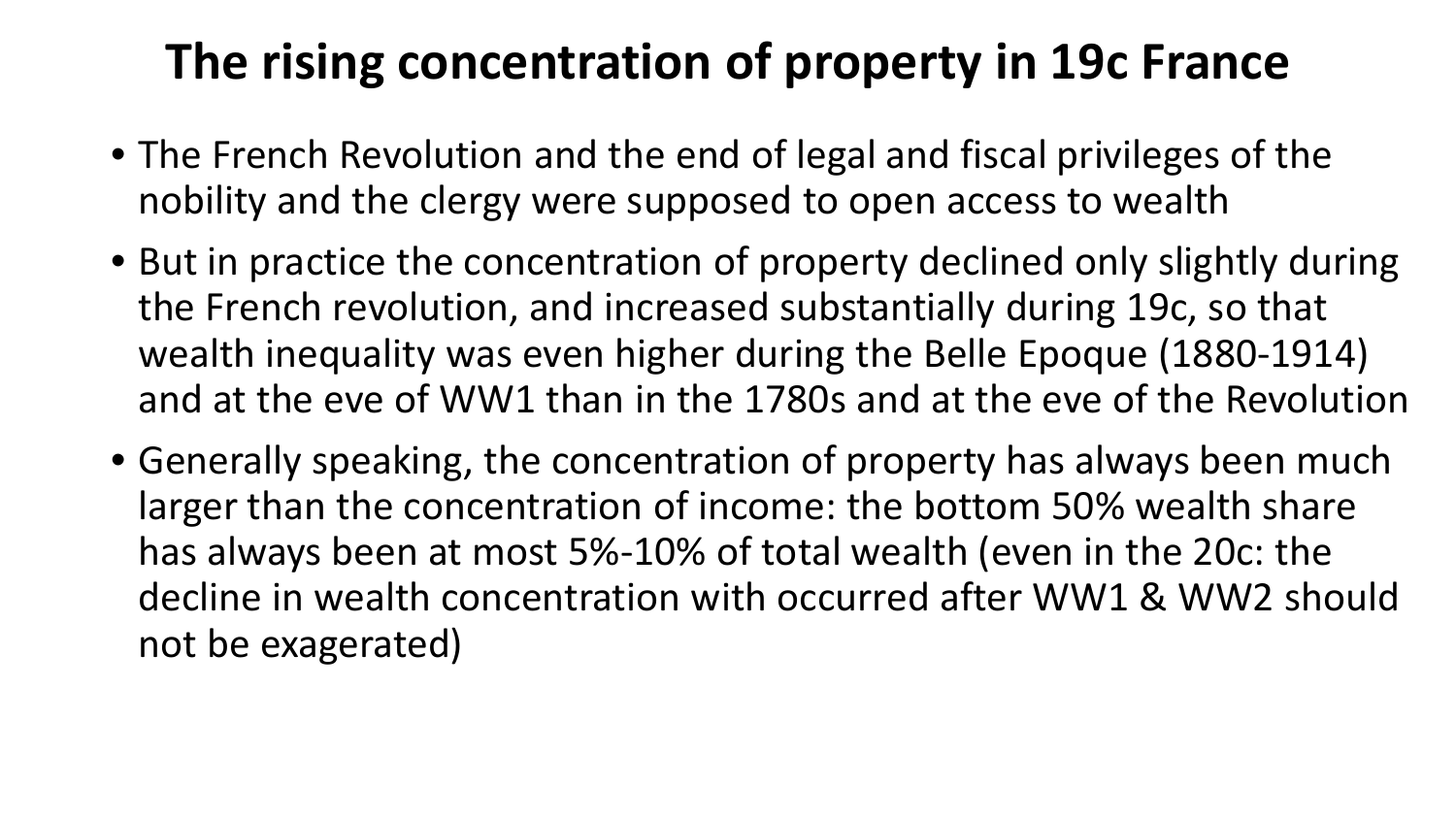

Interpretation. In Paris, the richest 1% owned about 67% of total private property in 1910 (all assets combined: real, financial, business, etc.), vs. 49% in 1810 and 55% in 1780. After a small drop during the French Revolution, the concentration of property rose in France (and particularly in Paris) during the 19th century and until World War 1. In the long run, the fall in inequality occurred following the world wars (1914-1945), rather than following the Revolution of 1789, Sources and series: see piketty.pse.ens.fr/ideology (figure 4.1).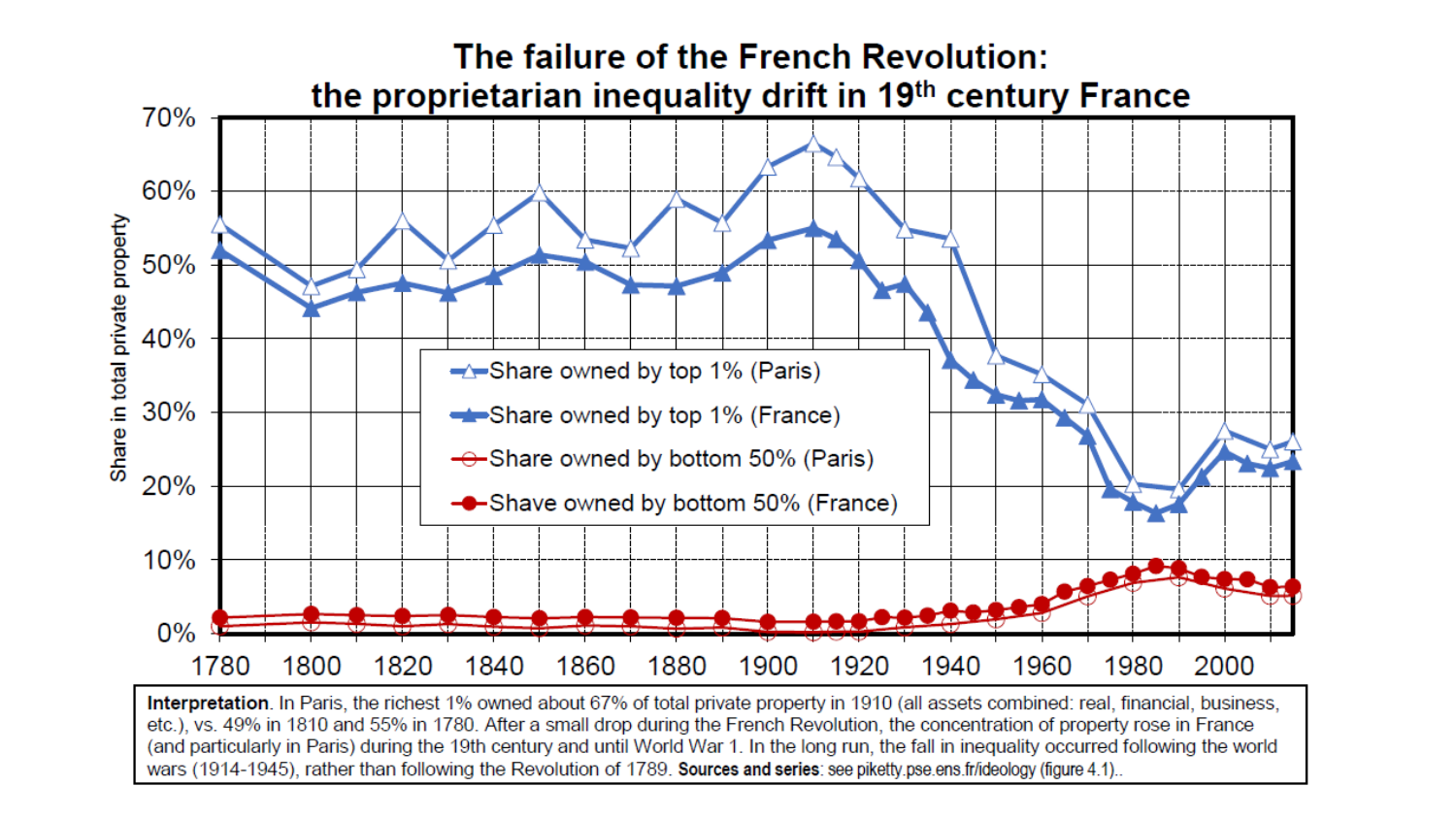

World War 1 and was interrupted in the 1980s. It occurred mostly to the benefit of the "patrimonial middle classes" (the middle 40%), here defined as the intermediate group between the "lower classes" (bottom 50%) and the "upper classes" (top 10%). Sources and series: see piketty.pse.ens.fr/ideology (figure 4.2).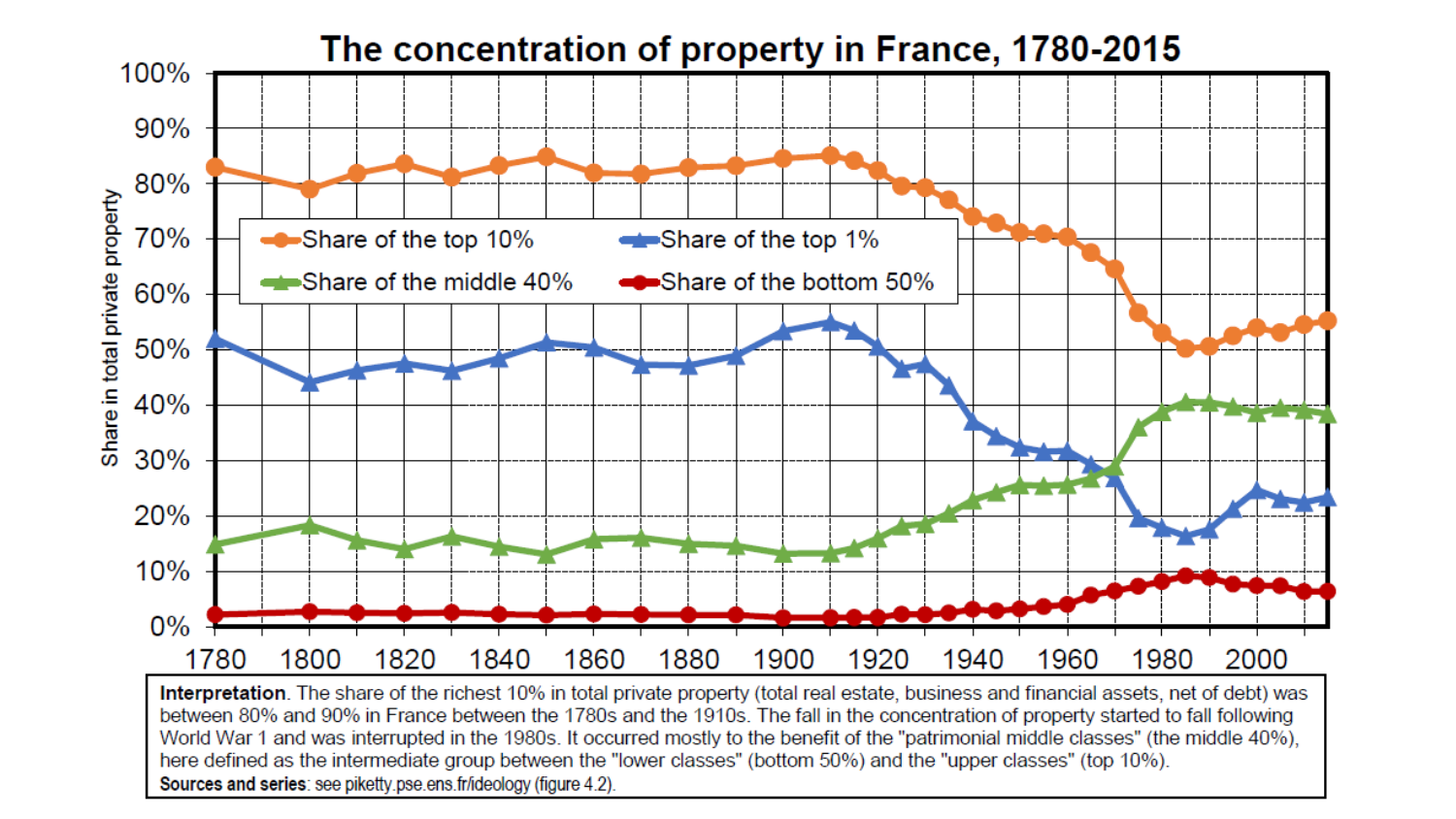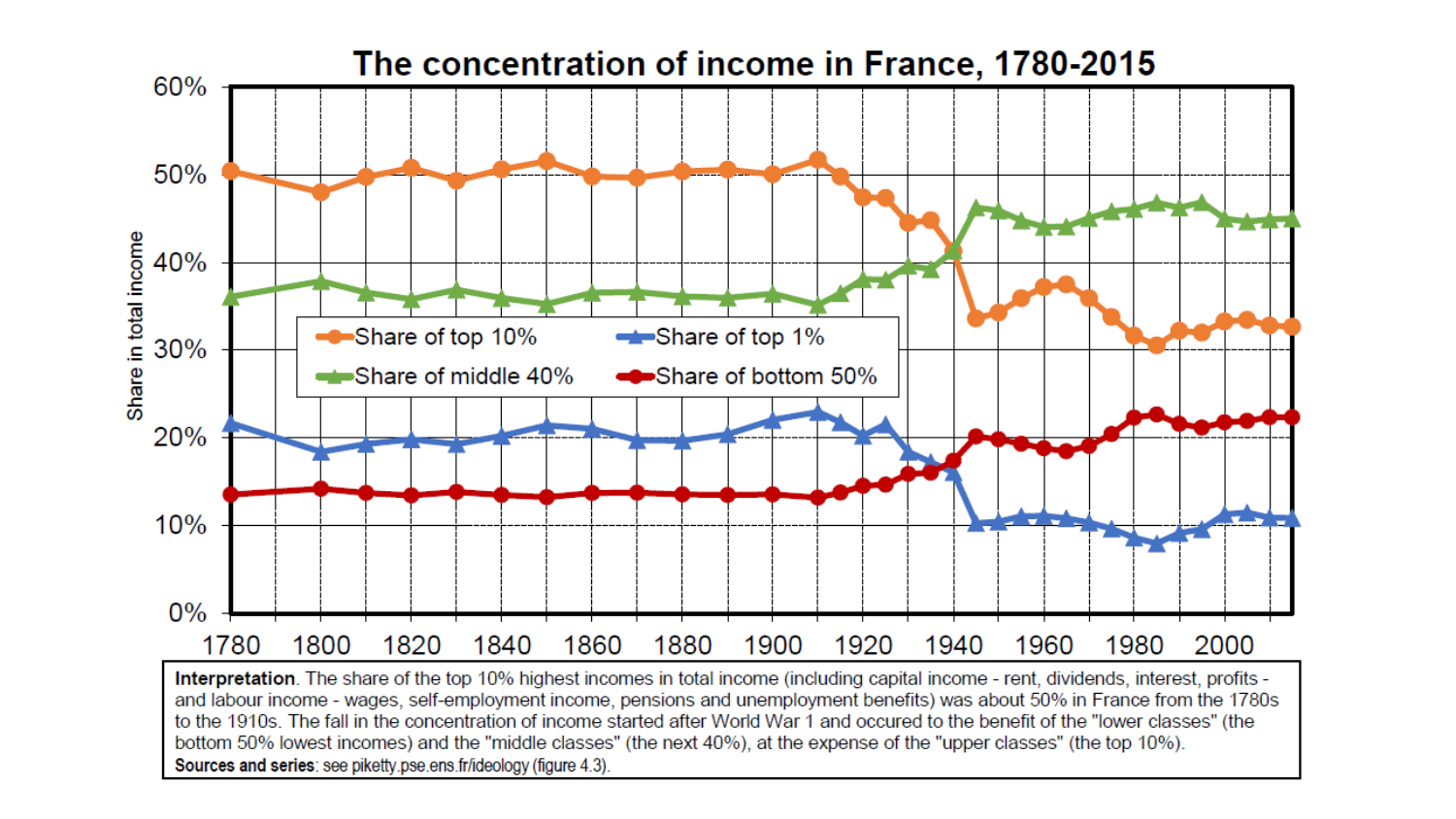- It is worth emphasizing that high wealth inequality in 1880-1914 corresponds to a « modern » and dynamic property structure; lots of financial assets, especially foreign financial assets
- Nothing to do with old-style rentiers based on land
- This was also a period of large innovations: automobile, electricity, radio, transatlantic transportation, etc.
- In order to reach the level of stock market capitalization observed in Paris and London in 1880-1914, one needs to wait until 2000-2020

→ **Extreme and rising inequality during Europe's Belle Epoque (1880-1914) shows that « modernity » and a vibrant market economy can come with enormous inequality and social tensions (domestic and external)**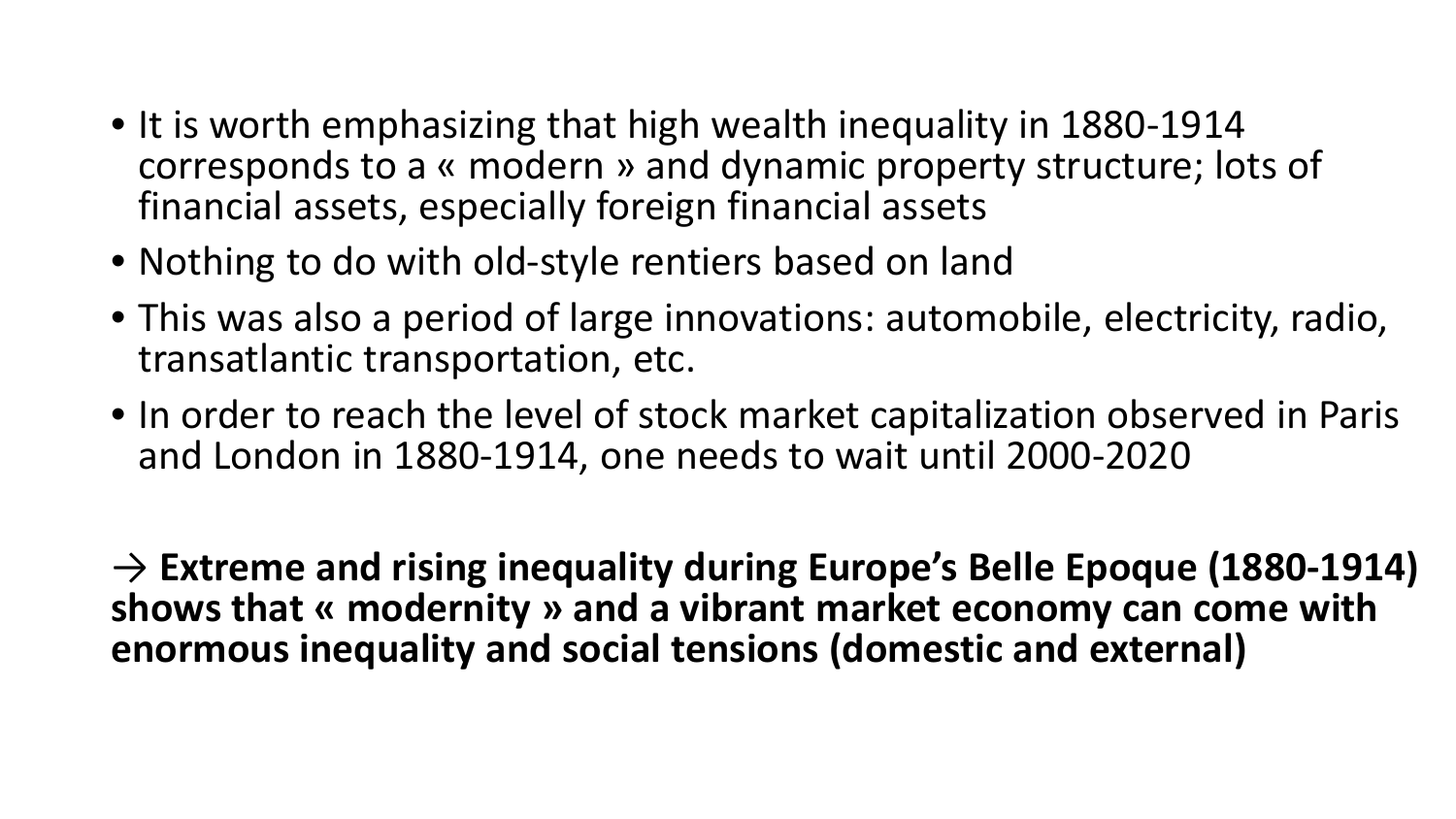#### The composition of Parisian wealth, 1872-1912

|                              | <b>Real estate</b><br>assets<br>(buildings,<br>houses.<br>agricultural land,<br>etc.) | incl.:<br>Paris real<br>estate | incl.:<br>out-of-Paris<br>real estate | <b>Financial</b><br>assets<br>(equity, bonds,<br>etc. | incl.:<br>French<br>equity | incl.:<br>foreign<br>equity | incl.:<br>French<br>private<br>bonds | incl.:<br>foreign<br>private<br>bonds | incl.:<br>French<br>public<br>bonds | $incl.$ :<br>foreign<br>public<br>bonds | incl.: other<br>financial<br>assets<br>(deposits,<br>cash, etc.) | <b>Total</b><br>foreign<br>financial<br>assets | Furniture,<br>precious<br>objects,<br>etc. |
|------------------------------|---------------------------------------------------------------------------------------|--------------------------------|---------------------------------------|-------------------------------------------------------|----------------------------|-----------------------------|--------------------------------------|---------------------------------------|-------------------------------------|-----------------------------------------|------------------------------------------------------------------|------------------------------------------------|--------------------------------------------|
| Composition of total wealth  |                                                                                       |                                |                                       |                                                       |                            |                             |                                      |                                       |                                     |                                         |                                                                  |                                                |                                            |
| 1872<br>1912                 | 41%<br>35%                                                                            | 28%<br>24%                     | 13%<br>11%                            | 56%<br>62%                                            | 14%<br>13%                 | $1\%$<br>7%                 | 17%<br>14%                           | 2%<br>5%                              | 10%<br>5%                           | 3%<br>9%                                | 9%<br>9%                                                         | 6%<br>21%                                      | 3%<br>3%                                   |
| Composition of top 1% wealth |                                                                                       |                                |                                       |                                                       |                            |                             |                                      |                                       |                                     |                                         |                                                                  |                                                |                                            |
| 1872<br>1912                 | 43%<br>32%                                                                            | 30%<br>22%                     | 13%<br>10%                            | 55%<br>66%                                            | 15%<br>15%                 | $1\%$<br>10%                | 14%<br>14%                           | 2%<br>5%                              | 9%<br>4%                            | 4%<br>10%                               | 10%<br>8%                                                        | 7%<br>25%                                      | 2%<br>2%                                   |
| Composition of next 9%       |                                                                                       |                                |                                       |                                                       |                            |                             |                                      |                                       |                                     |                                         |                                                                  |                                                |                                            |
| 1872<br>1912                 | 42%<br>42%                                                                            | 27%<br>30%                     | 15%<br>12%                            | 56%<br>55%                                            | 13%<br>11%                 | $1\%$<br>2%                 | 21%<br>14%                           | 2%<br>4%                              | 10%<br>7%                           | 2%<br>8%                                | 7%<br>9%                                                         | 5%<br>14%                                      | 2%<br>3%                                   |
| Composition of next 40%      |                                                                                       |                                |                                       |                                                       |                            |                             |                                      |                                       |                                     |                                         |                                                                  |                                                |                                            |
| 1872                         | 27%                                                                                   | $1\%$                          | 26%                                   | 62%                                                   | 12%                        | $1\%$                       | 23%                                  | $1\%$                                 | 14%                                 | 2%                                      | 9%                                                               | 4%                                             | 11%                                        |
| 1912                         | 31%                                                                                   | 7%                             | 24%                                   | 59%                                                   | 12%                        | $1\%$                       | 20%                                  | 2%                                    | 10%                                 | 4%                                      | 10%                                                              | 7%                                             | 10%                                        |

Interpretation: In 1912, real esate assets made 35% of total property owned by Parisian wealth holders, financial assets made 62% of the total (including 21% for foreign financial assets), and furniture and precious objects made 3%. Among top 1% wealth holders, the share of financial assets reached 66% (including 25% for foreign financial assets). Sources: see piketty.pse.ens.fr/ideology (table 4.1).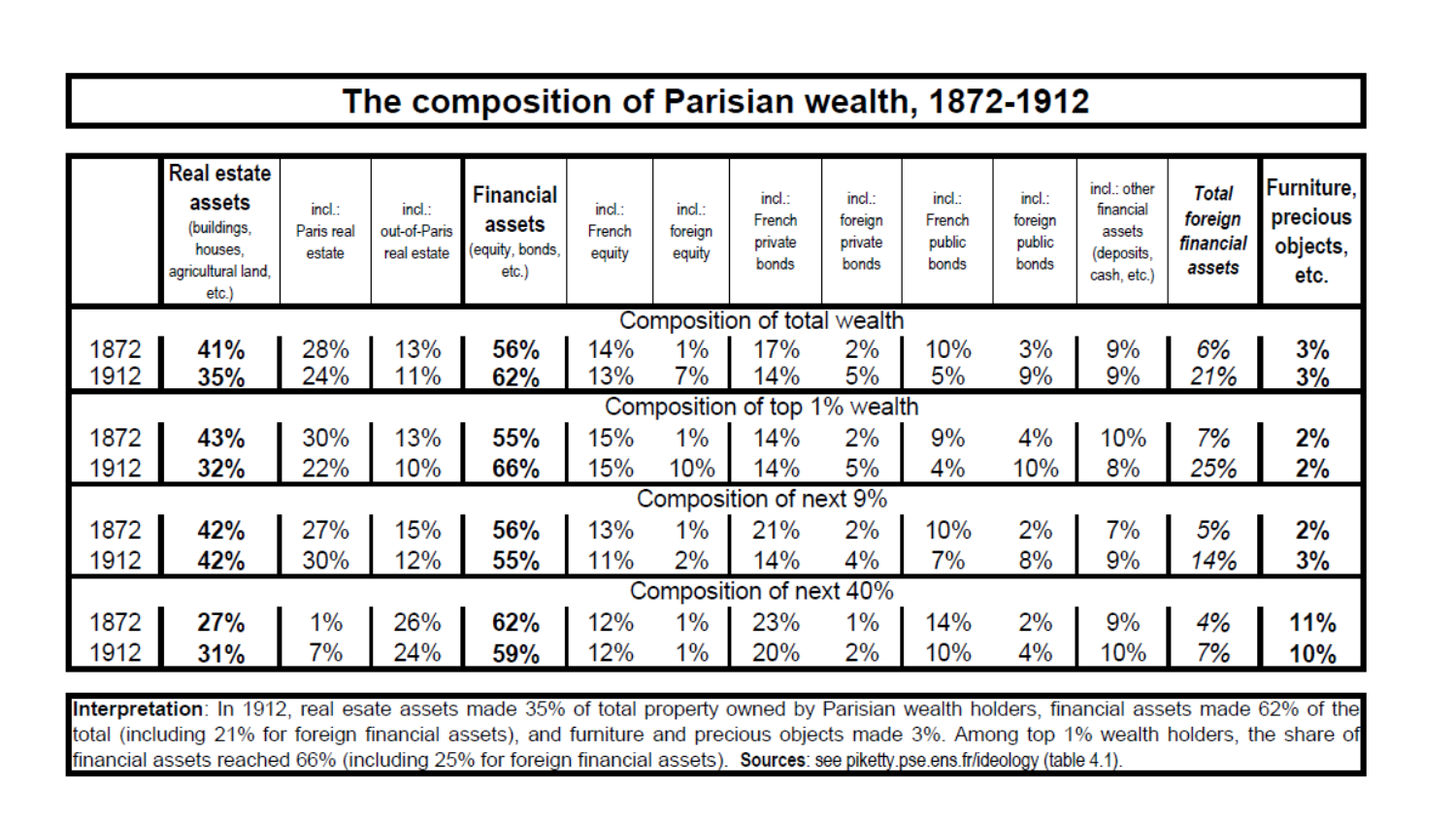### **Flat tax in 19c France: accumulation in peace**

- <span id="page-8-0"></span>• Main explanation for rising inequality in 19c: legal and fiscal system was highly favourable to large property owners
- The new tax system created by the French revolution consisted of:

**(1) A flat tax on inheritance: 1% from parents to children, irrespective of the level**. It was finally transformed into a progressive tax on inheritance, with a top tax rate equal to 2,5% in 1901, 5% in 1902 and 6,5% in 1910 (it is only after WW1 than top rates reached much higher levels)

**(2) A system of direct taxation based on flat taxation of property at very low rates (about 0,2-0,3%) and no declaration of income**: *taxe foncière* (real-estate tax), *taxe sur les portes & fenêtres* (doors and windows), *taxe professionnelle* (business tax), *taxe personnelle et mobilière* (housing tax) (= « les quatres vieilles », « the four old taxes », applied in 1790-1914 until the creation of income tax in 1914, with a 2% top tax rate)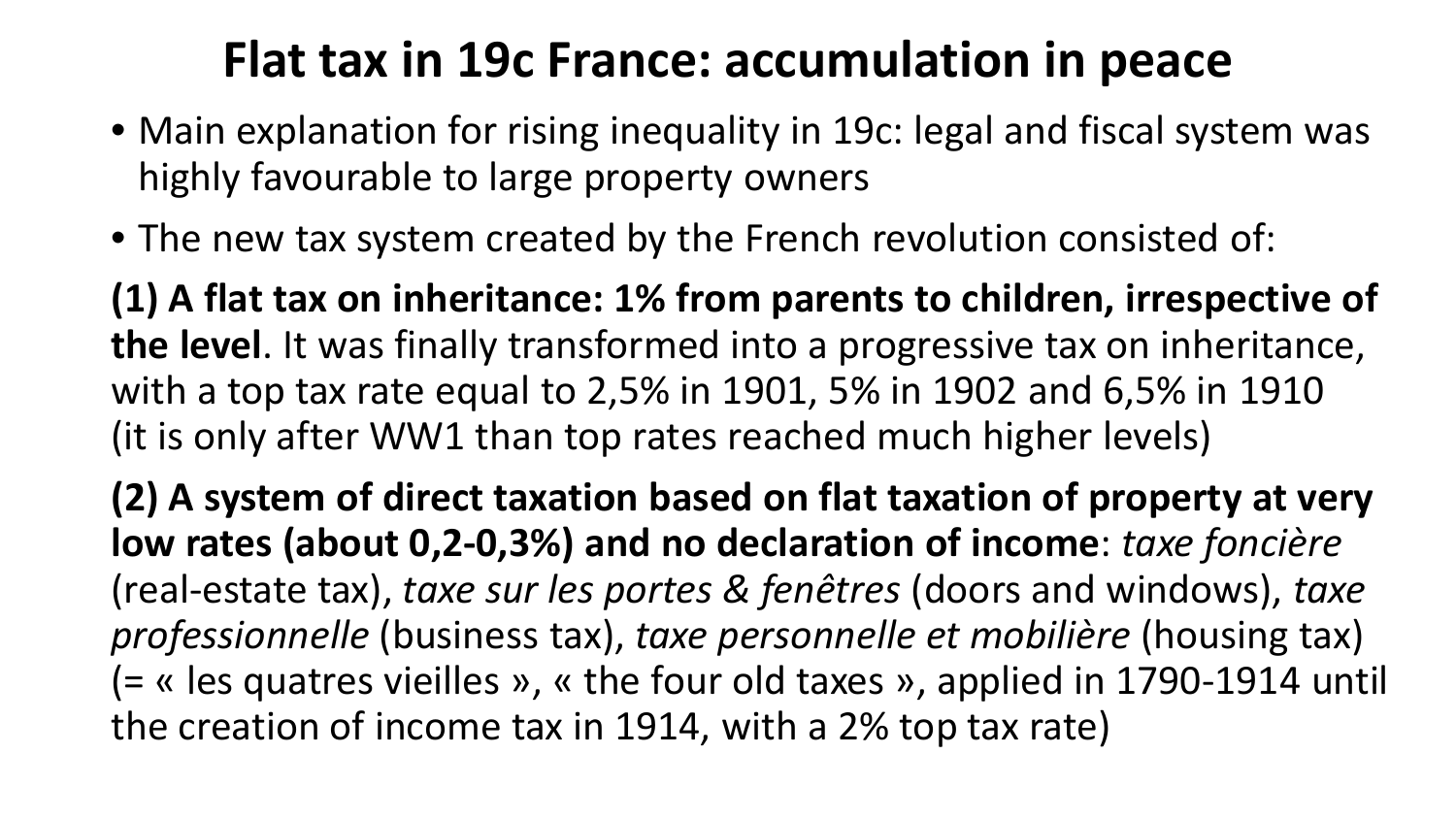- Over 1790-1914 period, the average rate of *taxe foncière* was about 0,2%- 0,3% (today the average rate of *taxe foncière* in France or property tax in the US is about 0,3%-0,5% of property values)
- Like the property tax in the US and in other countries, the taxe foncière applies not only to residential real estate but also to business real estate: offices, warehouses, factories, etc. But because it is a flat tax, there is no need to compute the total property owned by a given individual.
- $\rightarrow$  a property tax can be the best or the worst of all tax systems for large property owners:
- If it's a flat tax system with very low rates (<1%), then this is the best of all systems: no need to report incomes and profits, accumulation in peace
- But if it's progressive tax system (say from 0% for low wealth to 90% for large fortunes, like land reform and exceptionnal wealth taxes during 20c), then this is the most frightening of all taxes for property owners: in effect, this can lead to complete and permanent redistribution of property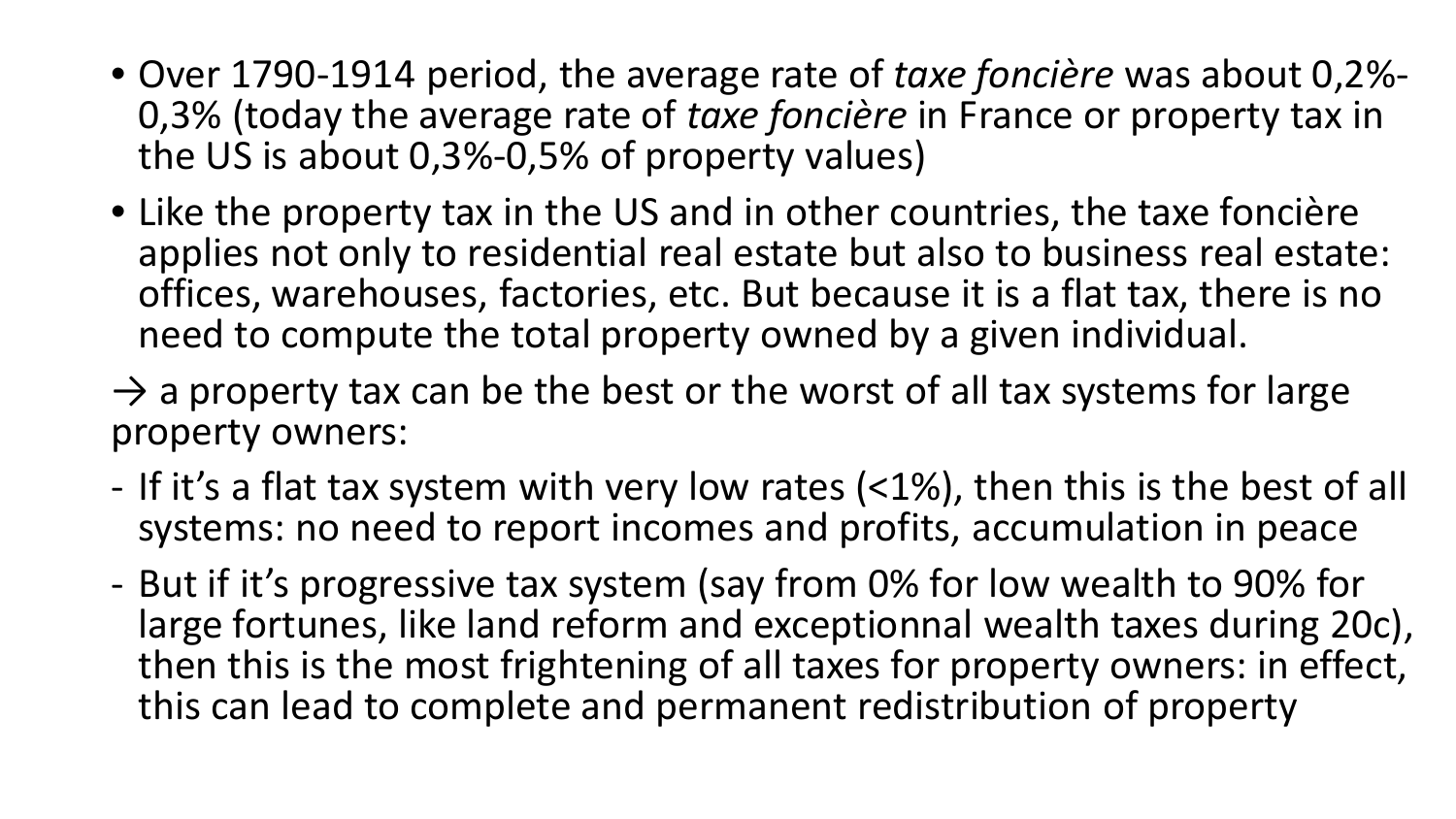- A progressive income tax was finally adopted by French Senate on July 15 1914 in order to pay for the war with Germany
- In effect, France was one the very last developped countries to adopt the progressive income tax: Denmark 1870, Japan 1887, Prussia 1891, Sweden 1903, UK 1909, US 1913…
- Typical justification of the French elites of the time: France is a very egalitarian country thanks to the French Revolution, so we do not need progressive taxation, unlike other countries...
- But the data shows that inequality was huge in pre-WW1 France!
- Ideology and beliefs systems matter: similar grand narratives about « US exceptionnalism » also play a role today to justify huge levels of inequality in the US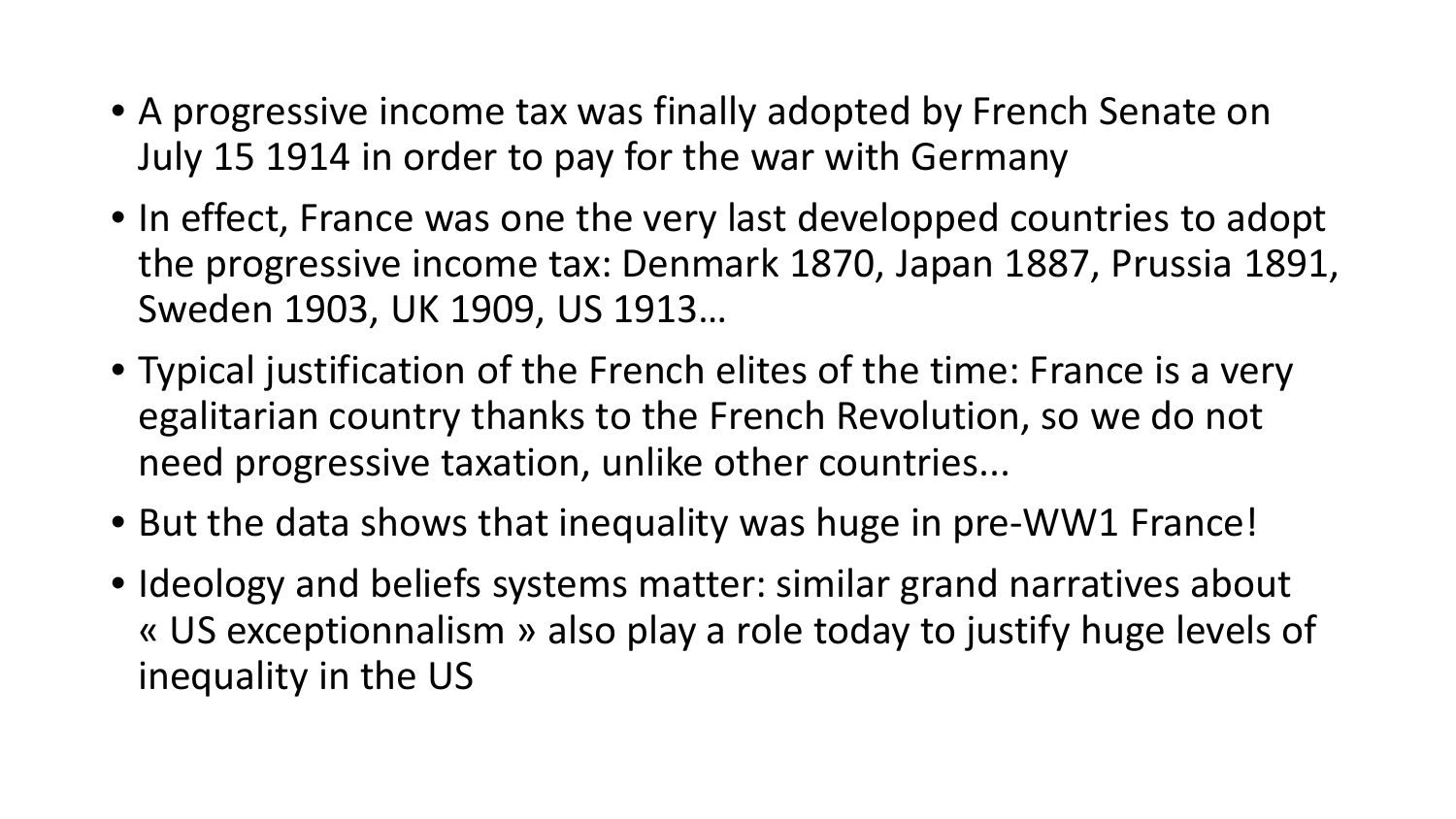# **The weight of the clergy and nobility: European variants, 16c-19c**

- <span id="page-11-0"></span>• The French case if relatively specific: very sharp discontinuity between Ancien Regime ternary society and post-French Revolution proprietarian society
- Many countries display more gradual transition from ternary to proprietarian ideologies and institutions: we'll have a closer look at Britain and Sweden
- Some other European countries (e.g. Spain & Portugal) display examples of much larger clerical and noble classes in 16c-19c
- This reflects different patterns of state formation (e.g. Reconquista)
- Moving out of ternary ideologies and institutions is always a complex and chaotic process: e.g. land reform in Spain 1932-1936 played a crucial role to mobilize the Catholic Church and large property owners against Republicans and largely contributed to Spanish Civil War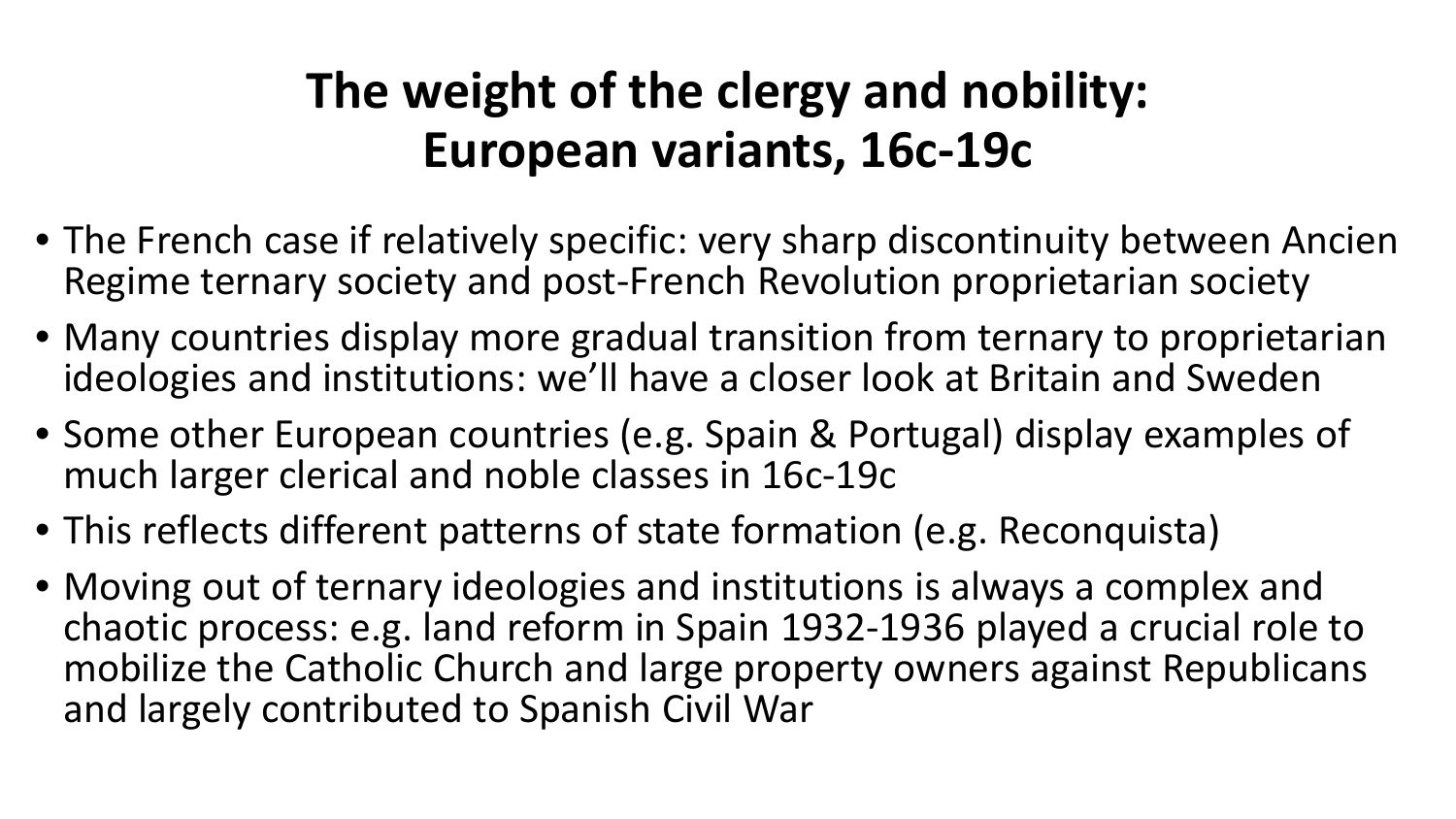### The weight of the clergy in Europe, 1530-1930



Interpretation. The clergy made over 4,5% of adult male population in Spain in 1700, less than 3,5% in 1770, and less than 2% in 1840. One observes a general downward trend, but with different chronologies across countries: the fall happens latter in Spain, earlier in Britain, and intermediate in France. Sources and series: see piketty.pse.ens.fr/ideology (figure 5.1).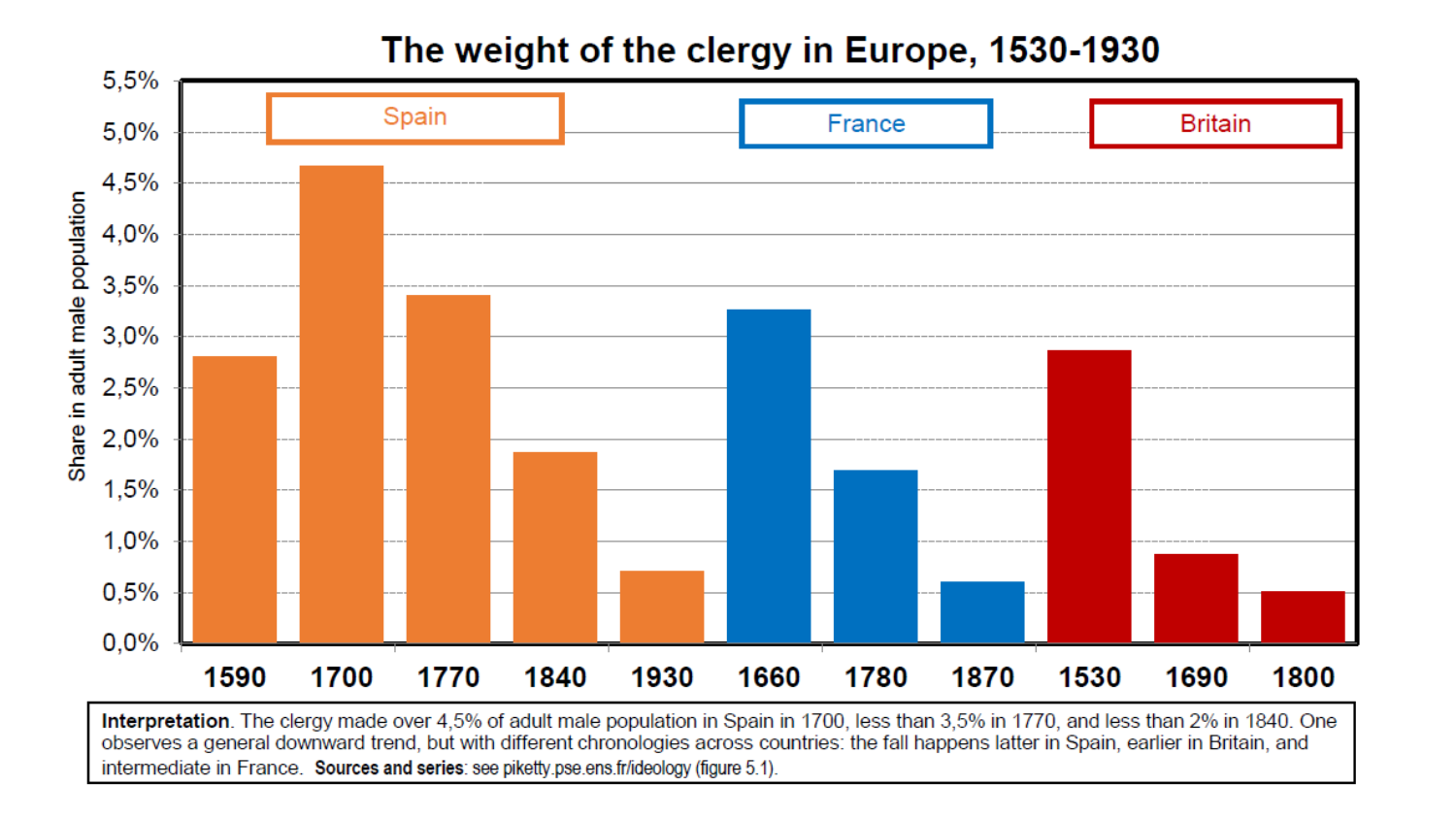

Interpretation. The nobility made less than 2% of the population in France, Britain and Sweden during the 17th-19th centuries (with a downward trend), and between 5% and 8% of the population in Spain, Portugal, Poland, Hungary and Croatia. Sources and series: see piketty.pse.ens.fr/ideology (figure 5.2).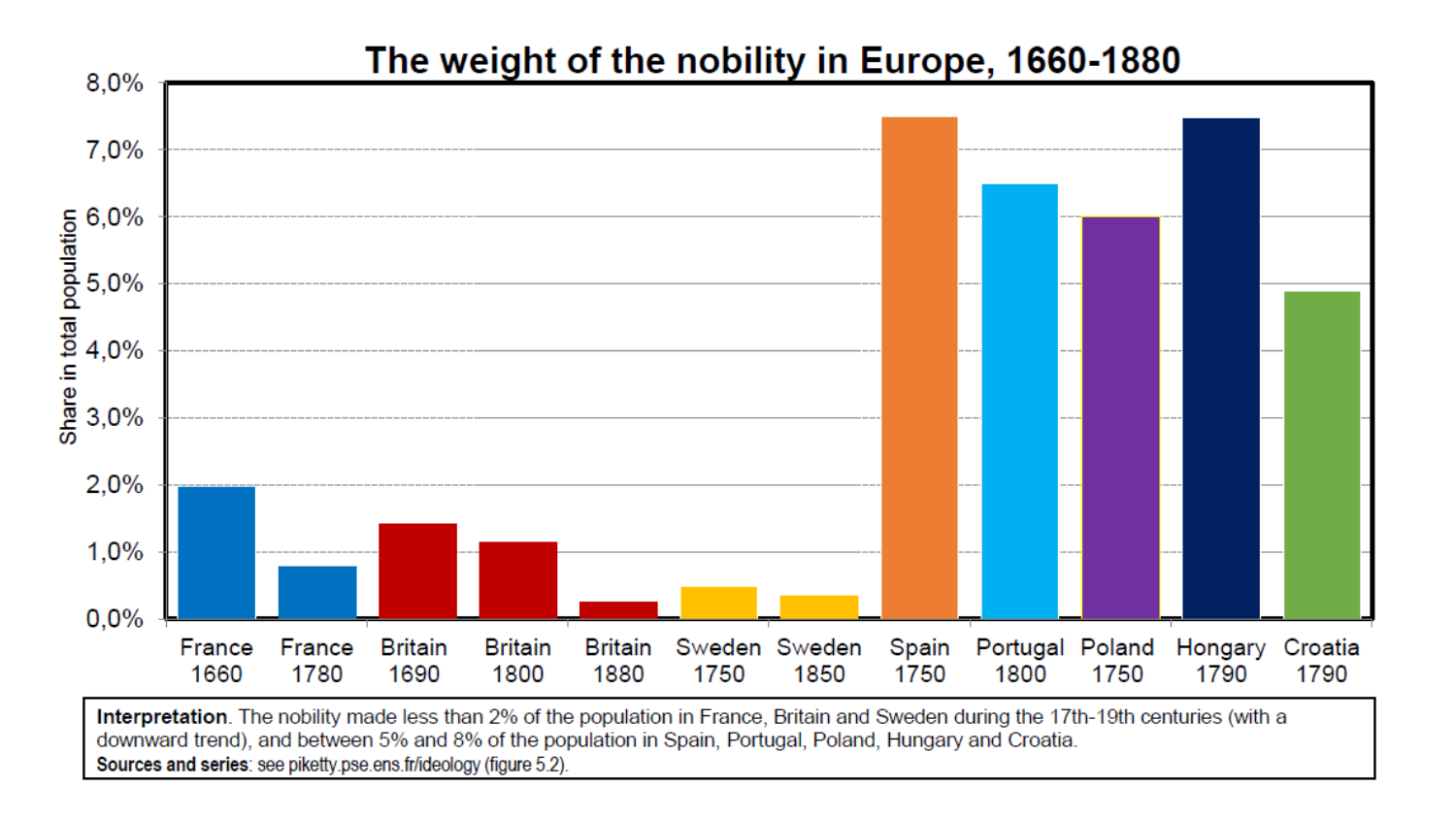### **From ternary to proprietarian societies: the case of the UK**

- <span id="page-14-0"></span>• UK : perfect exemple of gradual evolution from ternary society to proprietarian society (then to social-democratic society (Labour party 1945) and to neo-proprietarian society (Thatcher 1980s)), always with a Queen/King, a House of Lords and stable institutions (≠ France: opposite extreme: revolutions in 1789, 1848, 1871, etc)
- But British gradualism should not be exagerated: key role played by major crisis and uncertain trajectories and offshoots, e.g. during the battle over the People's Budget in 1909-1911 ( $\rightarrow$ rise of progressive taxation, fall of the House of Lords) and over Ireland 1860-1920  $(\rightarrow$  fall of proprietarian-colonial ideology)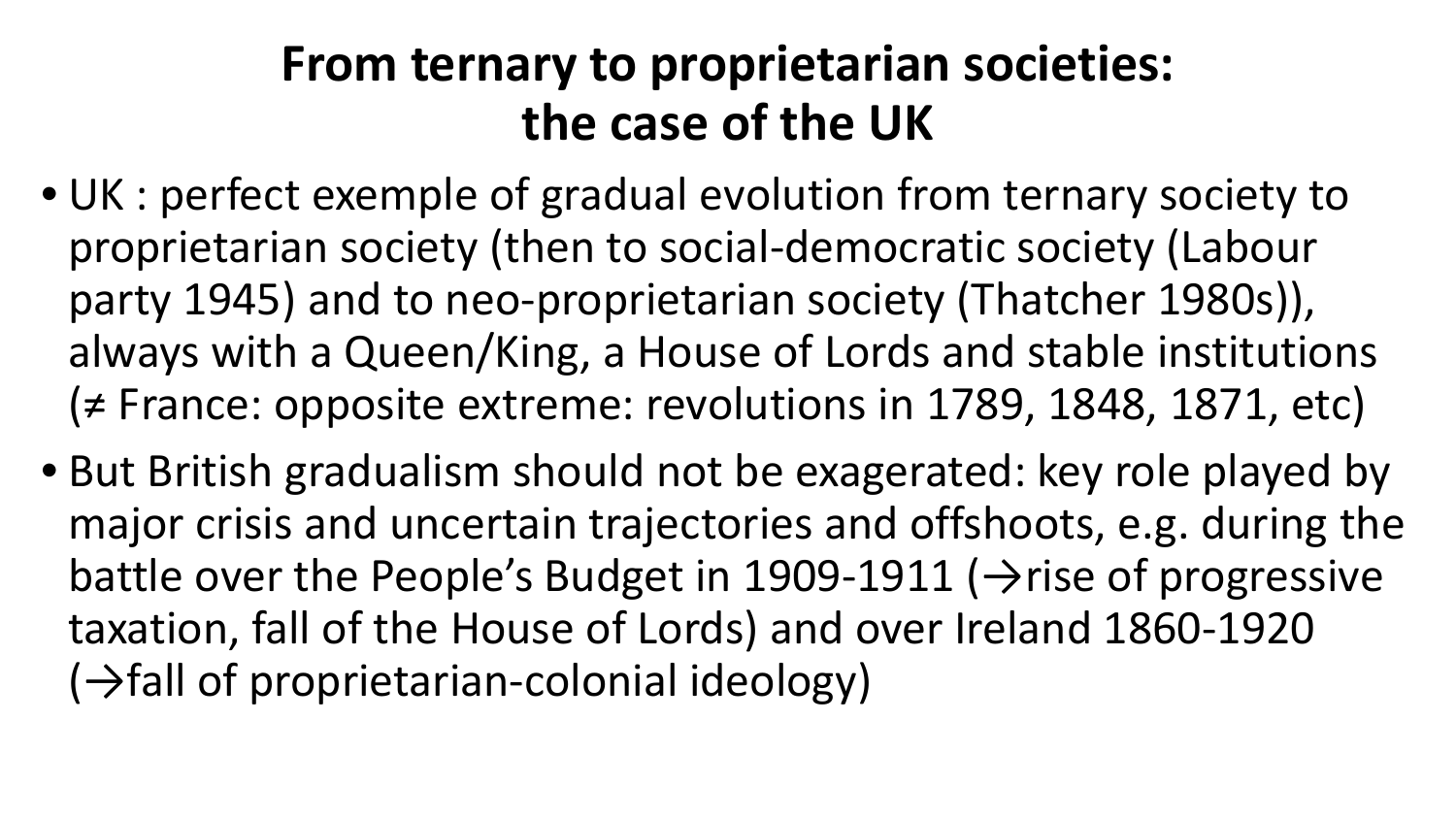- First major shock: Dissolution-expropriation of Monastries 1530. Conflict between Henry VIII and the pope.
- Ecclesiastical land and other property expropriated and sold to nobility and bourgeoisie ( $\approx$  French Revolution, but much earlier)
- Huge reduction of the number of spiritual vs temporal lords in House of Lords: half-half in 14c-15c, as opposed to 460 temporal lords (nobility) vs 28 spiritual lords (bishops) in 17c-19c

 $\rightarrow$  already a decisive step away from trifunctionnal society (based upon a relative balance of power beween clergy and nobility) and toward proprietarian society and ideology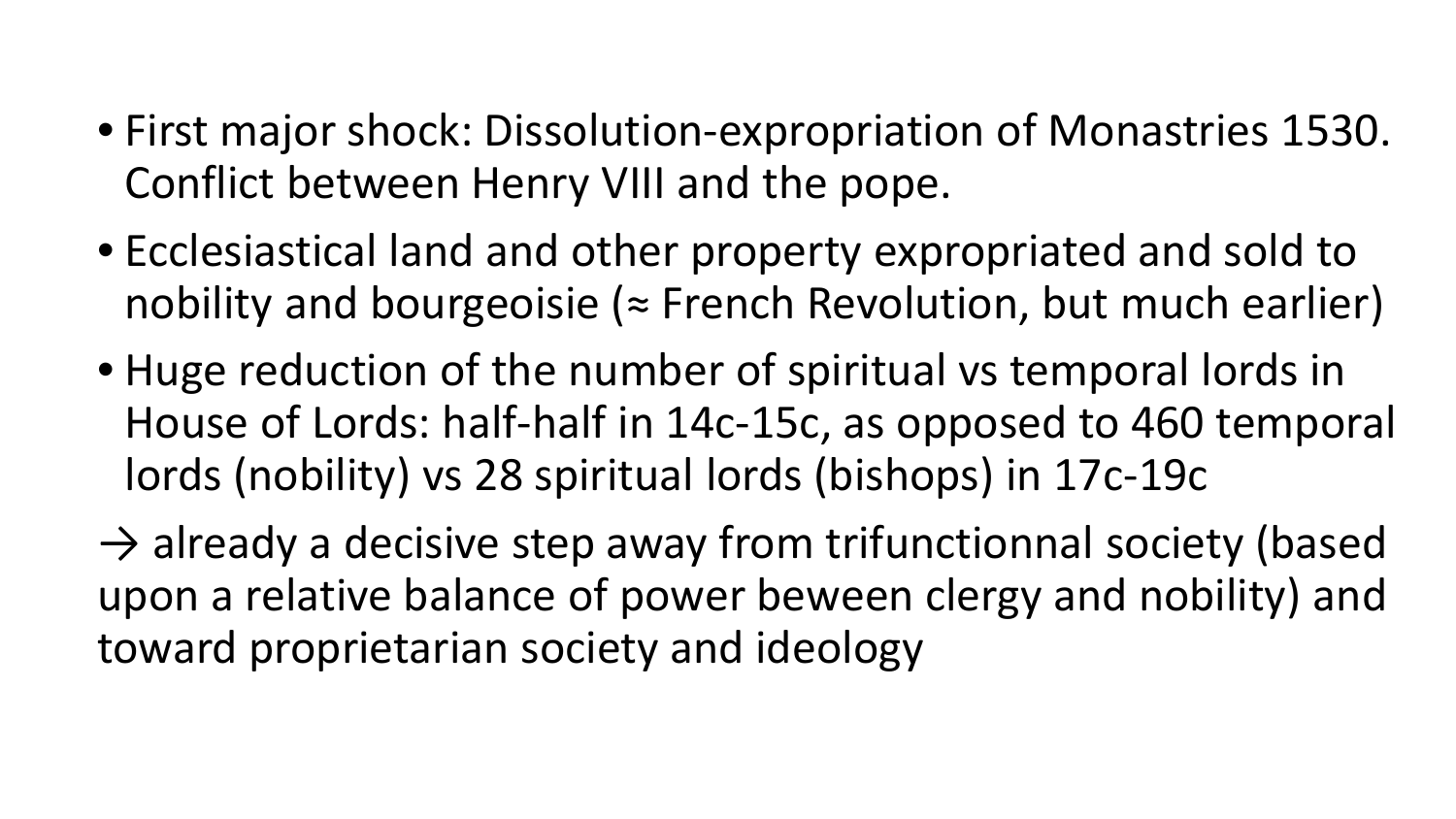- More generally, Britain has long been characterized by an unusually high concentration of land and other property among a very tiny nobility
- Around 1880, 80% of UK land owned by 7000 families (<0,1% population), including over 50% of UK land owned by 250 families (<0,01% pop)

(in comparison, French nobility owns only 25%-30% of land in 1789)

- The House of Lords (a few hundred families with hereditary seats) has veto power over all legislation until 1909-1911
- Almost all Prime Ministers come from House of Lords until late 19c-early 20c (Lord Salisbury, PM 1885-1892 and 1895-1902)
- The House of Commons also included many members of nobility: oldest sons of Lords waiting for their seat in House of Lords; youngest sons of Lords choosing a political career in the Commons; other members of titled nobility (baronets, knights) and untitled nobility (gentry)
- Until early 1860s, about 75% of the members of House of Commons belong to the nobility (<0,5% of the population)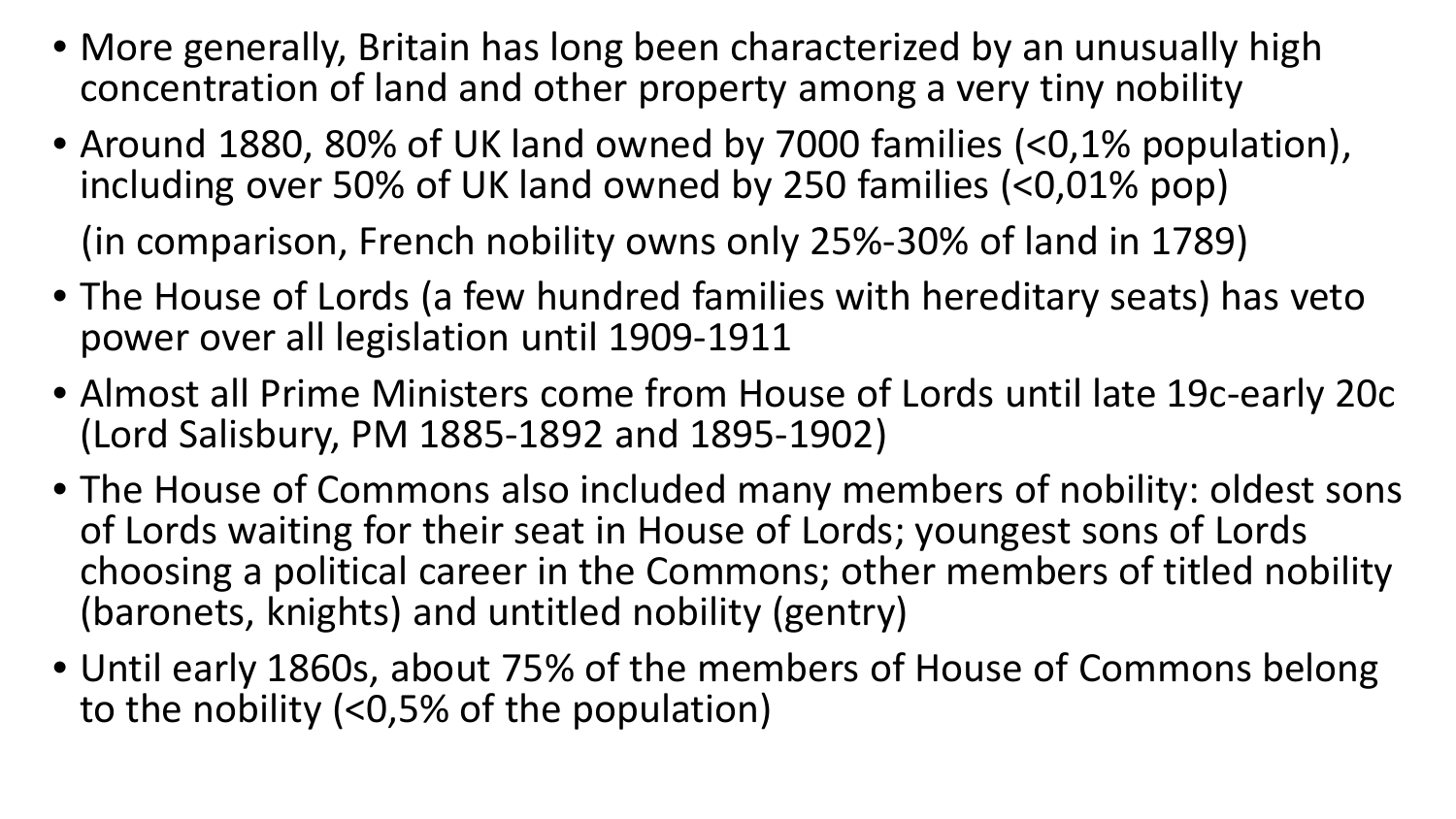- The battle for universal suffrage in Britain: about 5% of adult males have the right to vote in 1820s  $\rightarrow$  14% after the 1832 electoral reform  $\rightarrow$  30% after the 1867 reform  $\rightarrow$  60% after the 1884 reform
- Other key reform: vote secrecy 1872 (before that: many uncontested seats)

 $\rightarrow$  between the 1860s and 1880s, massive democratization of the House of Commons  $\rightarrow$  increased political legitimacy of House of Commons, pro-people turn of the Liberal Party (ex-Whigs) (replaced by Labour Party during 20c)

 $(\rightarrow 100\%$  male suffrage UK 1918, female 1928)

(more gradual process in the UK than in France: 1% 1815-1848 (censitary monarchies)  $\rightarrow$  100% 1871 Third Republic)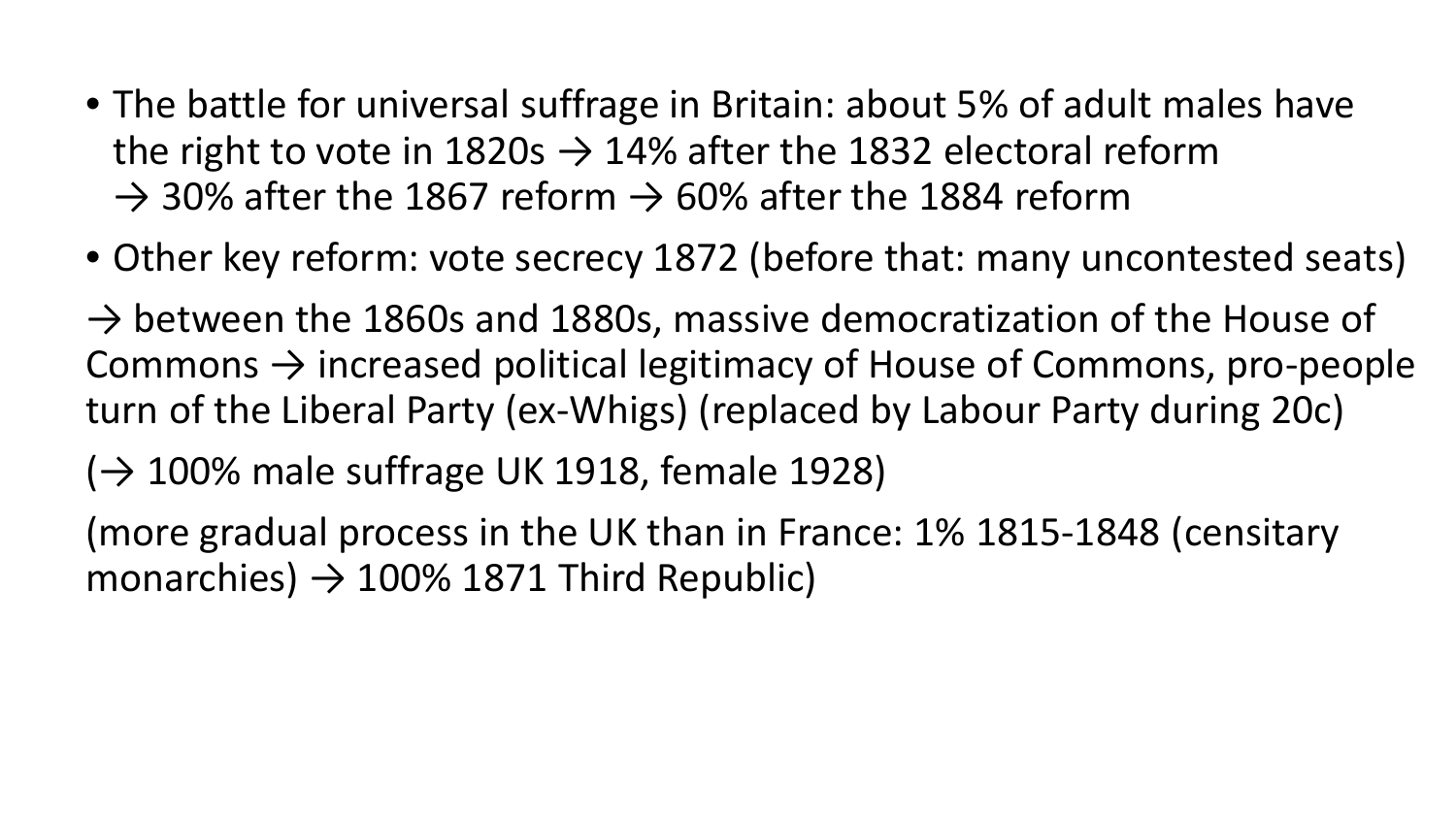

Interpretation. The proportion of adult men with the right to vote (taking into account the electoral franchise, i.e. the level of taxes to pay and/or of property to own in order to be granted this right) rose in Britain from 5% in 1820 to 30% in 1870 and 100% in 1920, and in France from 1% in 1820 to 100% in 1880. Sources and series: see piketty pse ens fr/ideology (figure 5.3).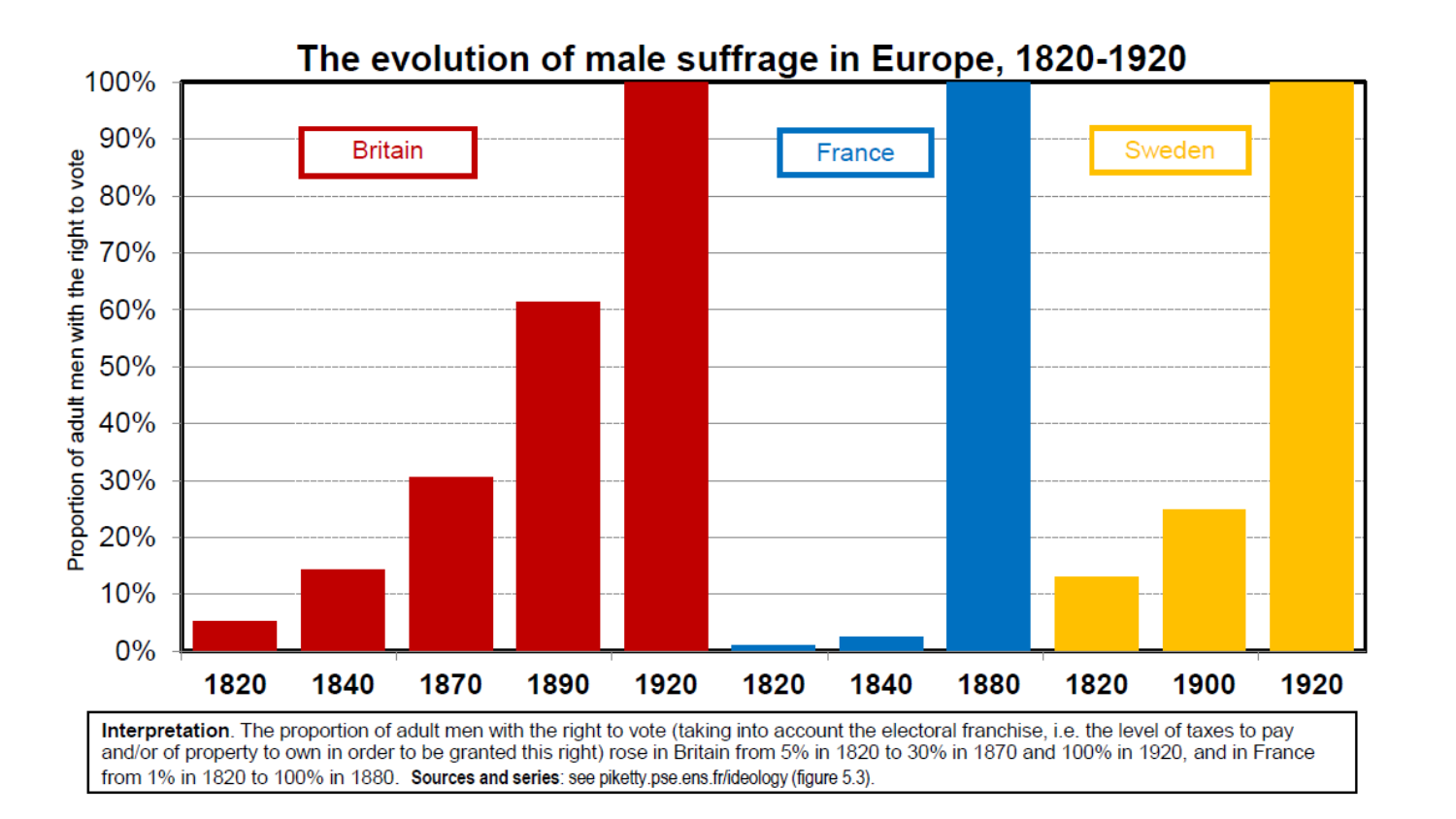# **The People's Budget, Ireland and the fall of the House of Lords (1909-1911)**

- <span id="page-19-0"></span>• But House of Lords still had veto power over all laws until the crisis of 1909-1911
- 1894: Lord Salisbury's referendum theory: « If the Commons pass a law that was not explicitely annouced to the electorate before the election, then the Lords have the legitimacy to oppose it »
- $\rightarrow$  Lords from Conservative Party (Tories) put their veto on Gladstone (Liberal) bill on Ireland and regain power in 1895
- But in 1909 Liberals (Lloyd George) are back to power and provoke the Lords by adopting the « People's Budget »: creation of a general progressive income tax, increased land tax and inheritance taxes on large property owners, so as to pay for a large rise in social spending (pensions etc.)
- Very popular bill, but Lords choose to put their veto on the People's Budget
- Lloyd George then asks the Commons to adopt a constitutionnal bill stating that Lords will not be able to veto money bills any more (and can veto other bills for at most one year)  $\rightarrow$  new veto by the Lords  $\rightarrow$  Lloyd George calls for new elections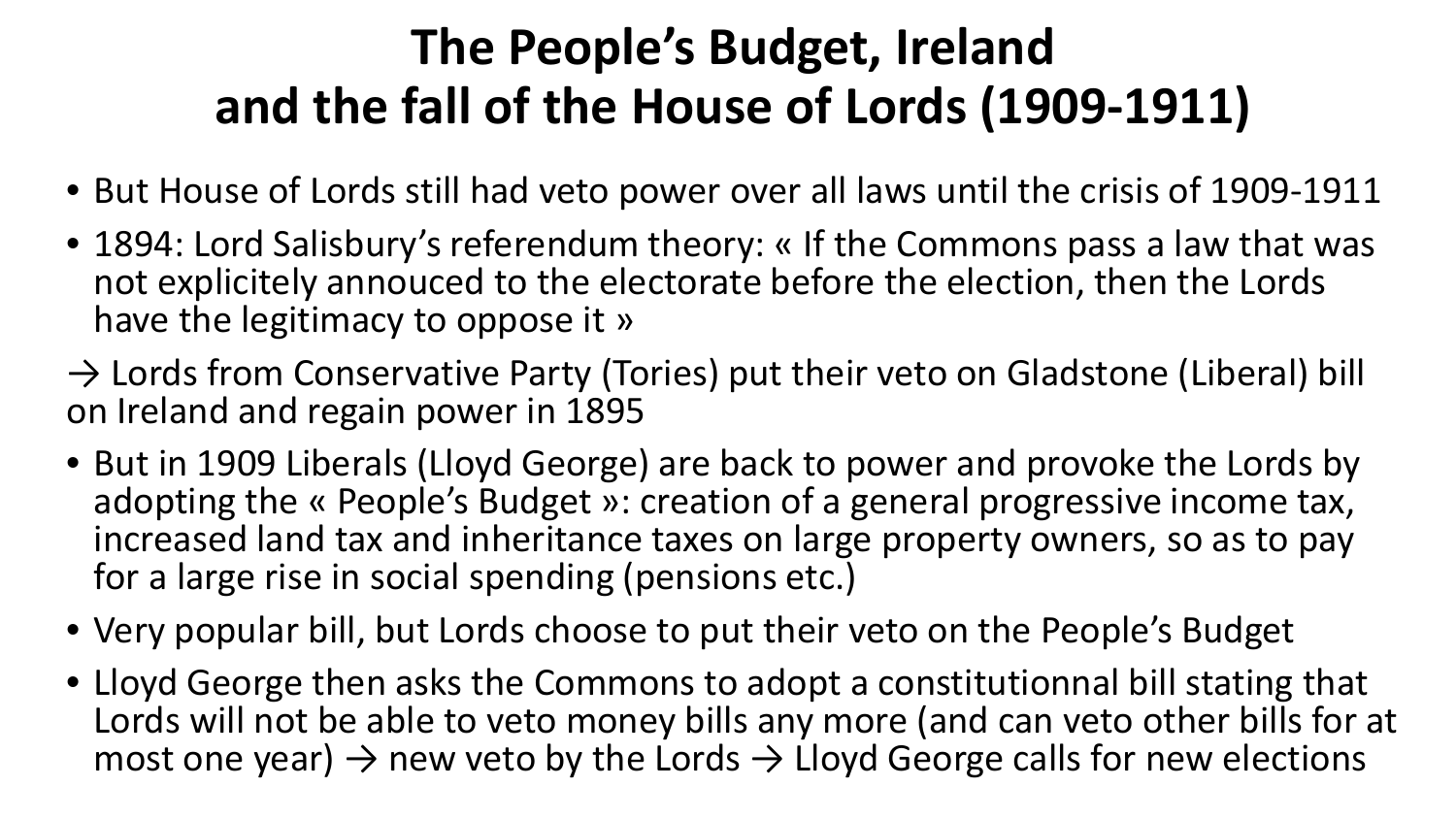• Liberals win again the elections, and the Lords finally accept in 1911 to vote the People's Budget and the constitutionnal law (under threat by George V to nominate 500 new Lords)

(see Cannadine, *The decline and fall of British aristocracy*, YUP 1990)

 $\rightarrow$  beginning of a long process leading to a large reduction of inequality in Britain 1914-1970: rise of top progressive tax rates (up to 98% in post-WW2 period), absolute majority at the Commons for Labour Party in 1945, creation of National Health Service, etc.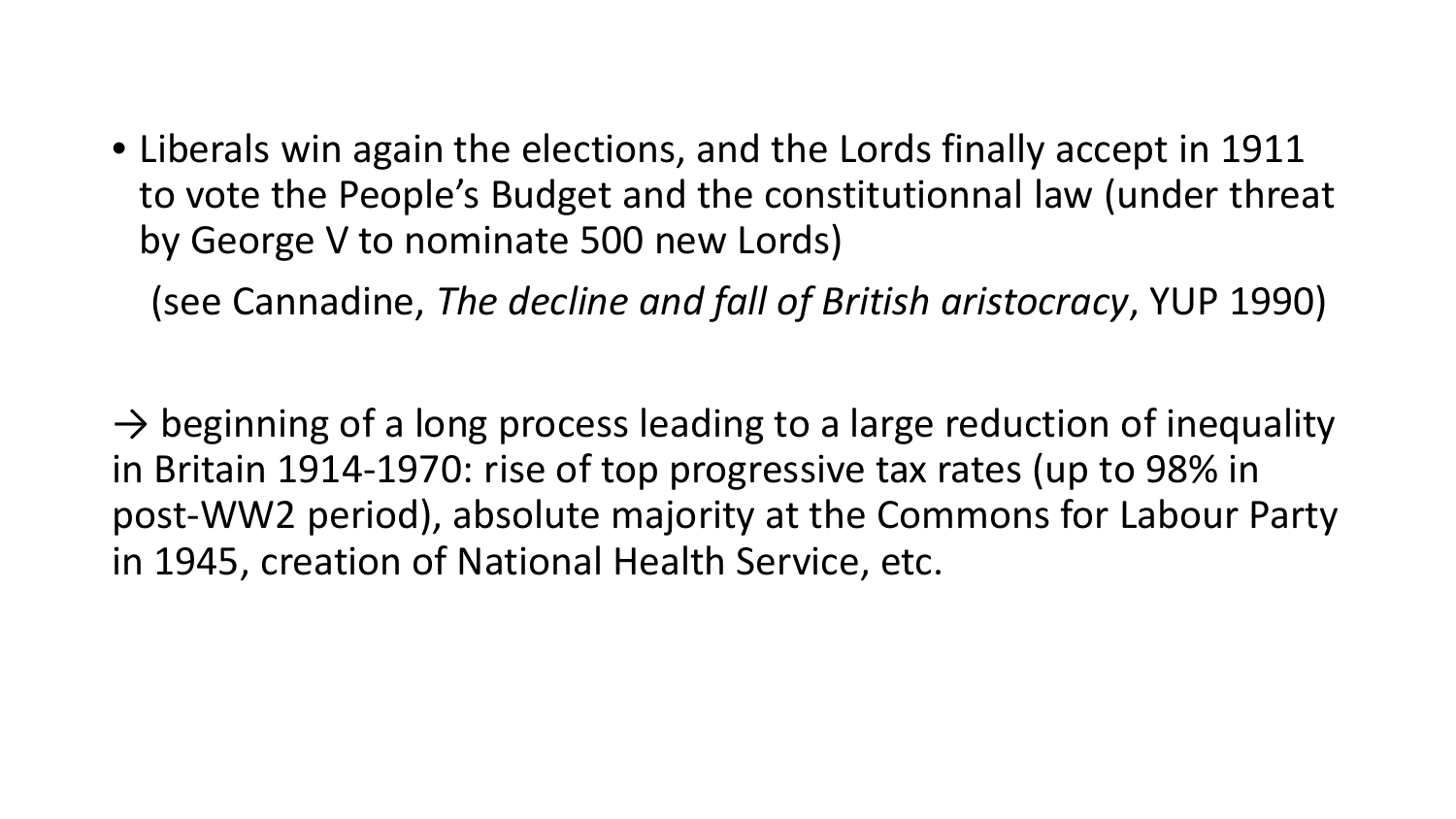- Other important step in the weakening of UK proprietarian ideology: the Ireland crisis
- Ireland in the 19c: quasi-colonial situation. Limited political rights for the Catholic majority (landless peasants) + huge concentration of land among absentee landlords (British Lords)
- 1845-1848 famine: 1M died + 1,5M emigrated out of total pop of 8M

(comparable in magnitude and ideology to Bengal famine 1943-1944: 4M died out of 50M) (see Sen, *Poverty and famines*, OUP 1981)

• Beginning in 1860s-1870s, strong Irish movement to occupy parcels, stop paying rent and push the British landlords out

 $\rightarrow$  long sequence of « anti-terrorists bills » but also of Irish Land Acts 1870, 1891, 1903 gradually freezing rent payments and allowing peasants to purchase land at subsidized prices

 $\rightarrow$  step-by-step, these laws weaken the legitimacy of proprietarian ideology and lead to substantial land redistribution in a legal form, even before Irish Independance 1921-1937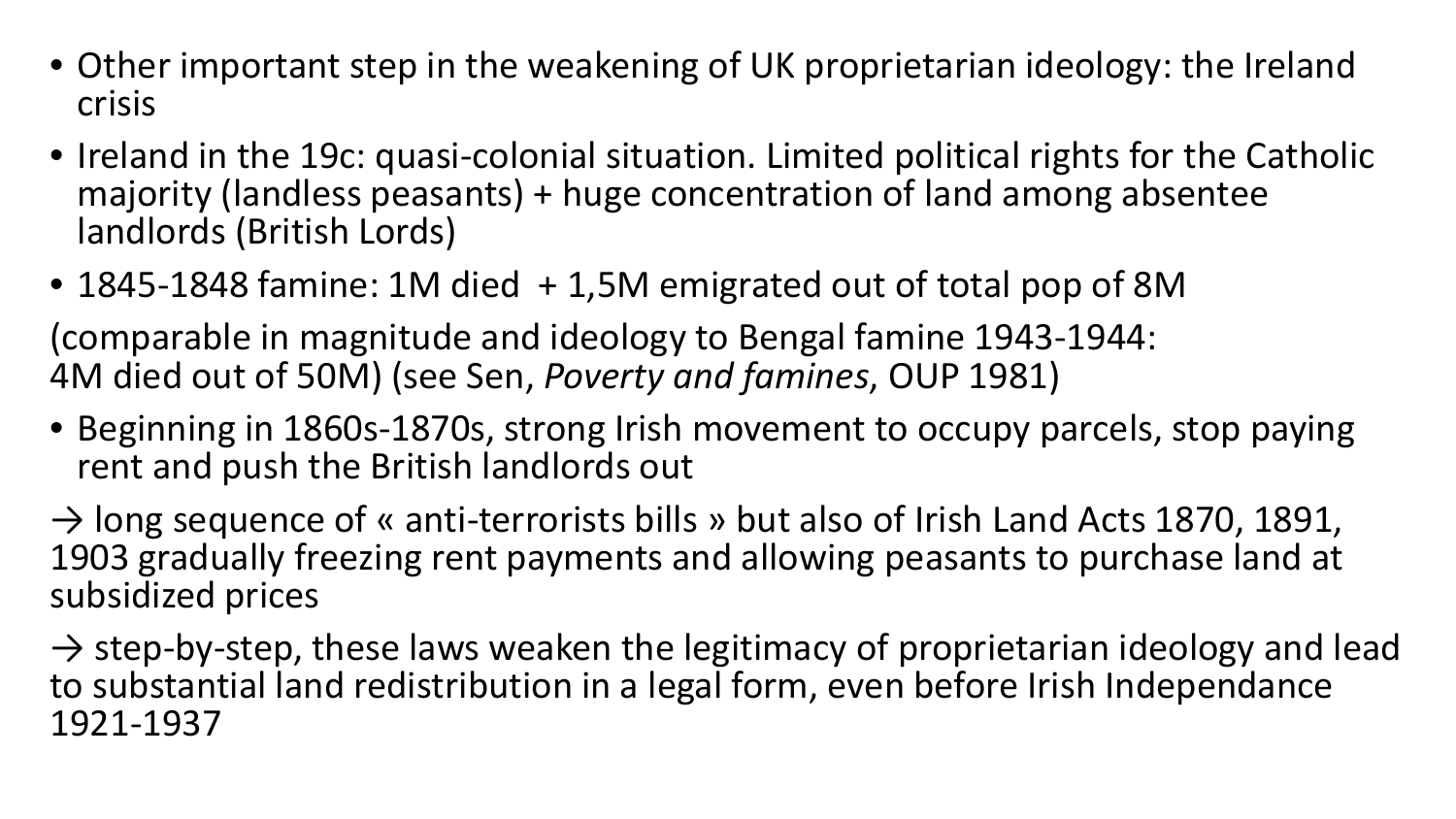# <span id="page-22-0"></span>**One man, 100 votes: extreme censitary inequality in Sweden (1865-1911)**

- Sweden is generally regarded as a country with strong cultural egatirarian roots
- But in 1865-1911 it was the opposite: Sweden had the most extreme censitary inequality system in Europe
- Key lesson: there is no egalitarian or inegalitarian culture as such
- Inequality regimes depend on the balance of power between different social groups and political ideologies, and the prevailing equilibrium and dominant discourse can change very fast, in one way or another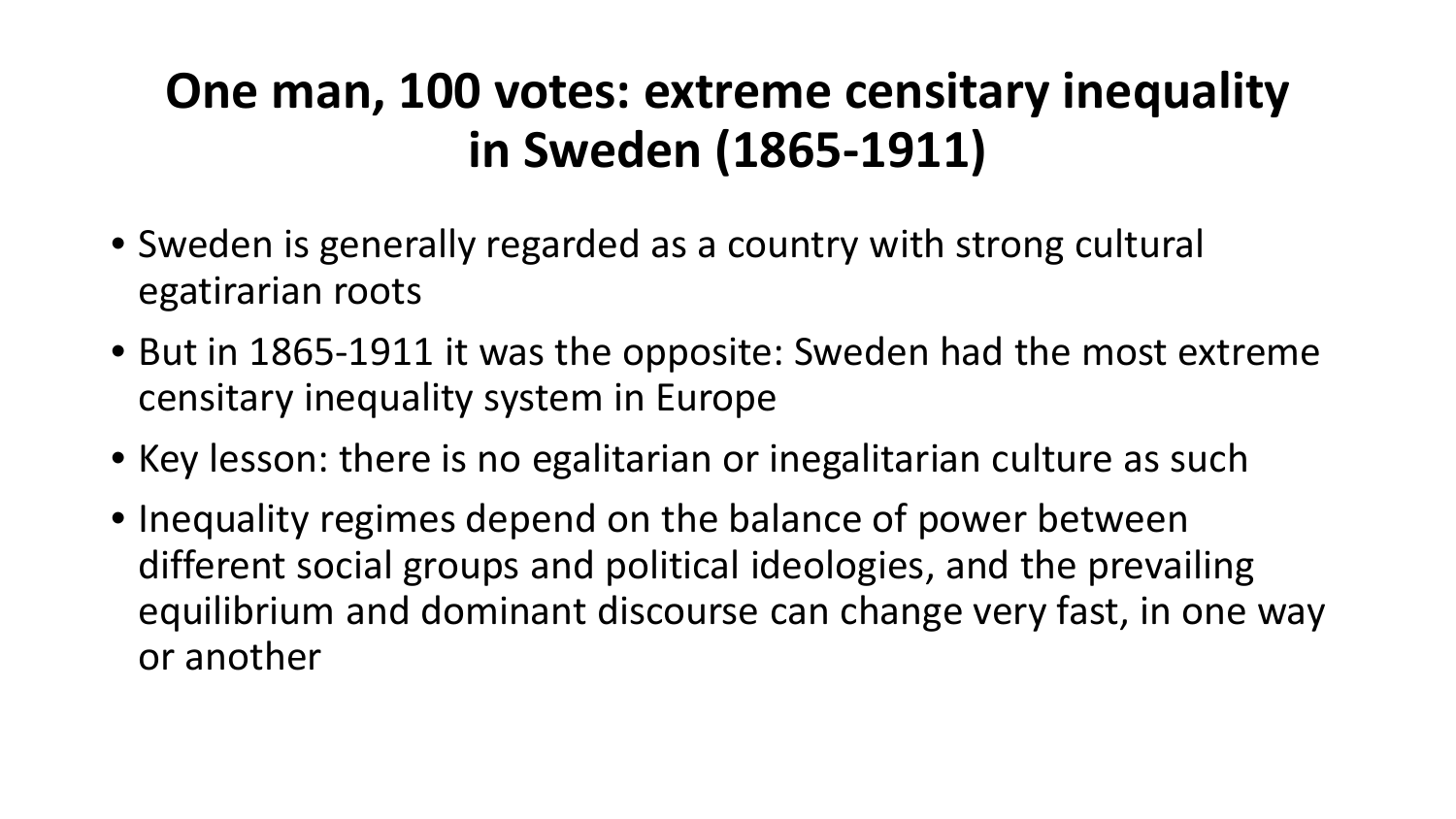- Swedish Riksdag 1527-1865: four parliamentary chambers in order to represent the nobility, the clergy, the urban bourgeoisie and the landowning peasantry. Separate votes among the four orders (like in French Etats généraux), but nobility over-represented in committees and governement, and king has decisive vote in case of tied vote 2-2
- As compared to France and Britain, Sweden had centralized censuses giving an official definition to the four orders, and in particular to the nobility (<0,5% population)
- 1865 constitutional reform: upper house elected by large property owners (<1% population), lower house elected by broader group (≈20% population), but with graduated voting rights depending on one's taxes and property (*fyrkar* formula): from 1 vote to 100 votes in national elections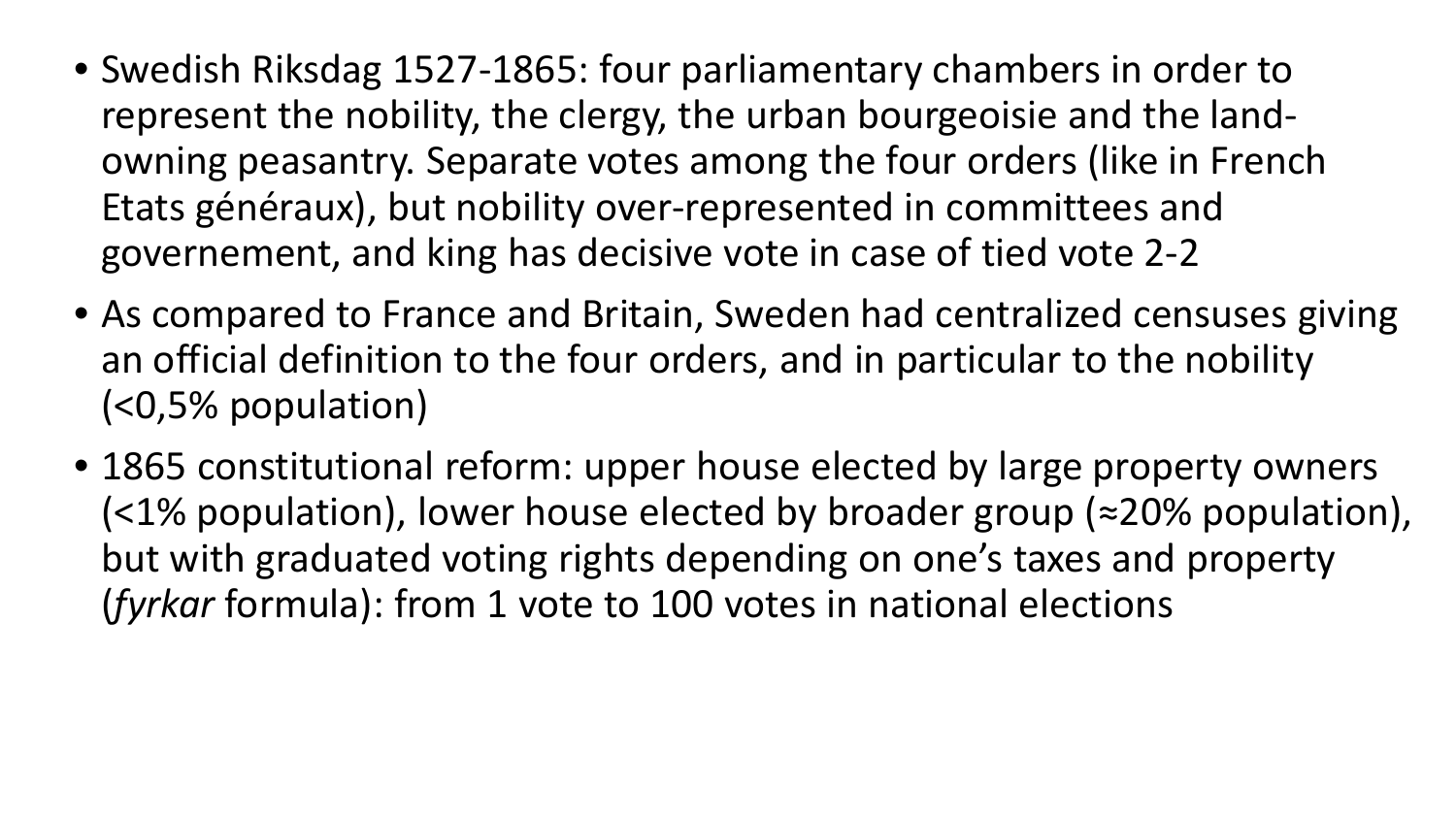- In municipal elections, there was no maximum number of votes: very large property owners could have an infinite number of votes
- In effect, there were sevel dozen municipalities in Sweden where one voter had more than 50% of the voting right (including the municipality of the Prime Minister in the 1880s, Earl Arvid Posse)
- Corporations also had the right to vote in municipal elections, in proportion to their assets and the taxes they paid
- Electoral reform in 1911, universal suffrage 1919-1921: huge popular mobilisation, social-democrats took power almost permanently in 1932- 2004 and used the country's state capacity and administration for a completely different political project, so that Sweden became highly egalitarian (and also much richer)
- See E. Bengtsson, The Swedish Sonderweg in Question: Democratization and [Inequality in Comparative Perspective, c. 1750–1920, Past and Present 2019](http://piketty.pse.ens.fr/files/Bengtsson2019.pdf)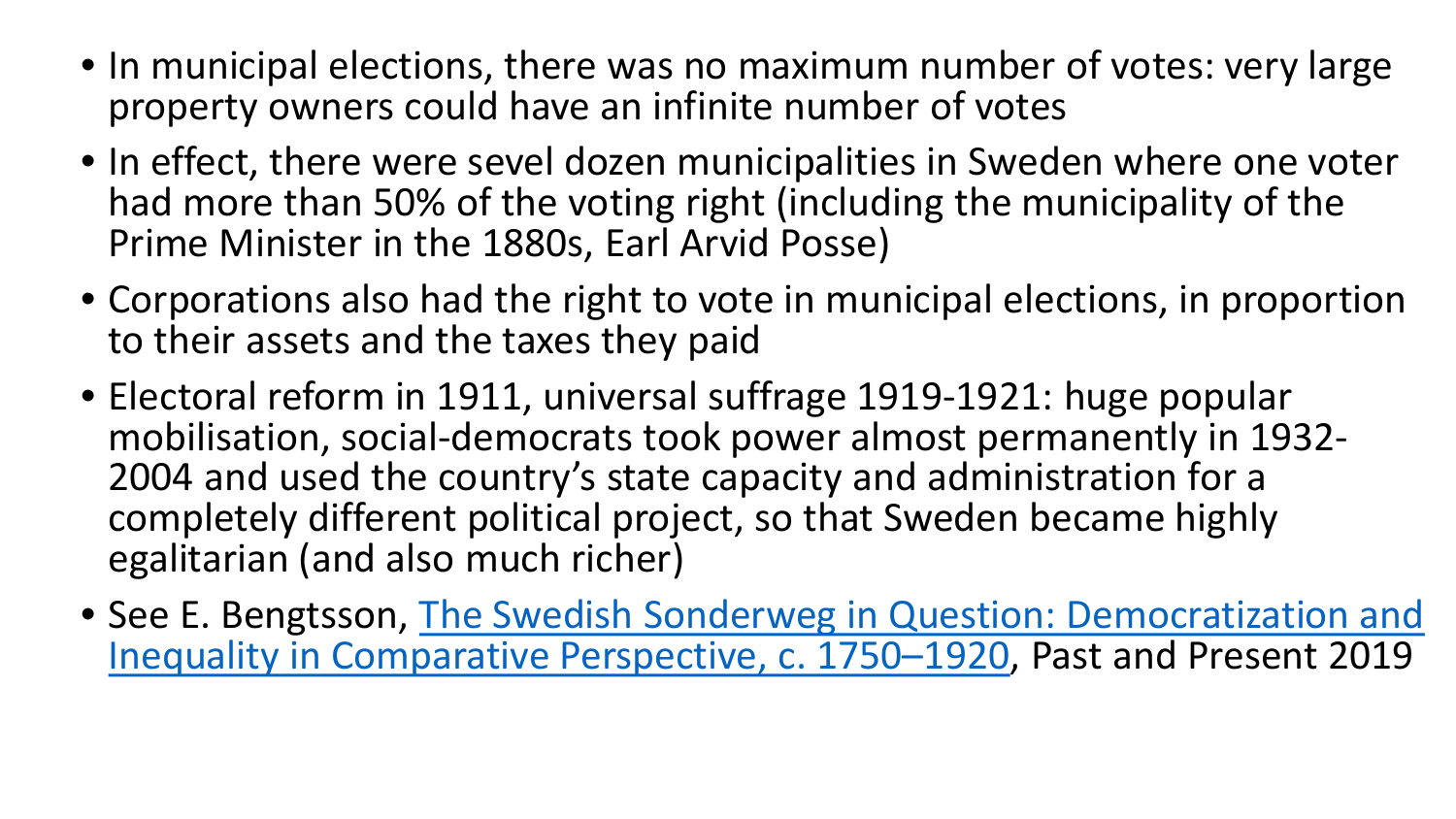# **Europe's proprietarian societies during the Belle Epoque (1880-1914)**

- <span id="page-25-0"></span>• Different trajectories, but relatively similar outcomes: in 1880-1914, whether one looks at France, Britain, Sweden or other countries for which adequate data sources are available, one finds that European societies are characterized as highly unequal proprietarian societies
- Typically: top 10% wealth share around 80%-90% of total wealth, including 60%-70% for the top 1% wealth share, rising until 1914
- Huge inequality, enormous social tensions, rise of socialists, communists and labour movements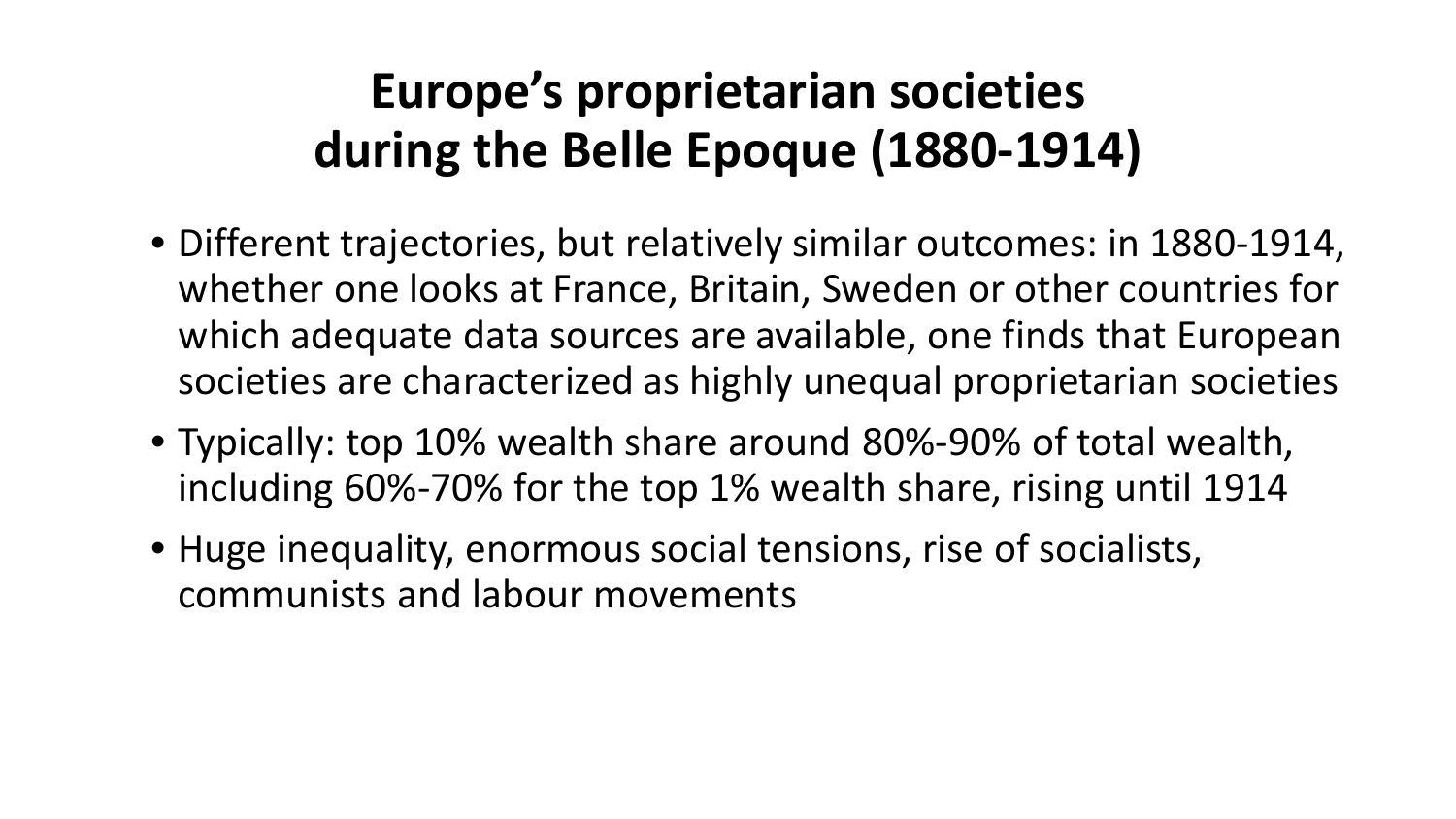

Interpretation. In Paris, the richest 1% owned about 67% of total private property in 1910 (all assets combined: real, financial, business, etc.), vs. 49% in 1810 and 55% in 1780. After a small drop during the French Revolution, the concentration of property rose in France (and particularly in Paris) during the 19th century and until World War 1. In the long run, the fall in inequality occurred following the world wars (1914-1945), rather than following the Revolution of 1789, Sources and series: see piketty.pse.ens.fr/ideology (figure 4.1).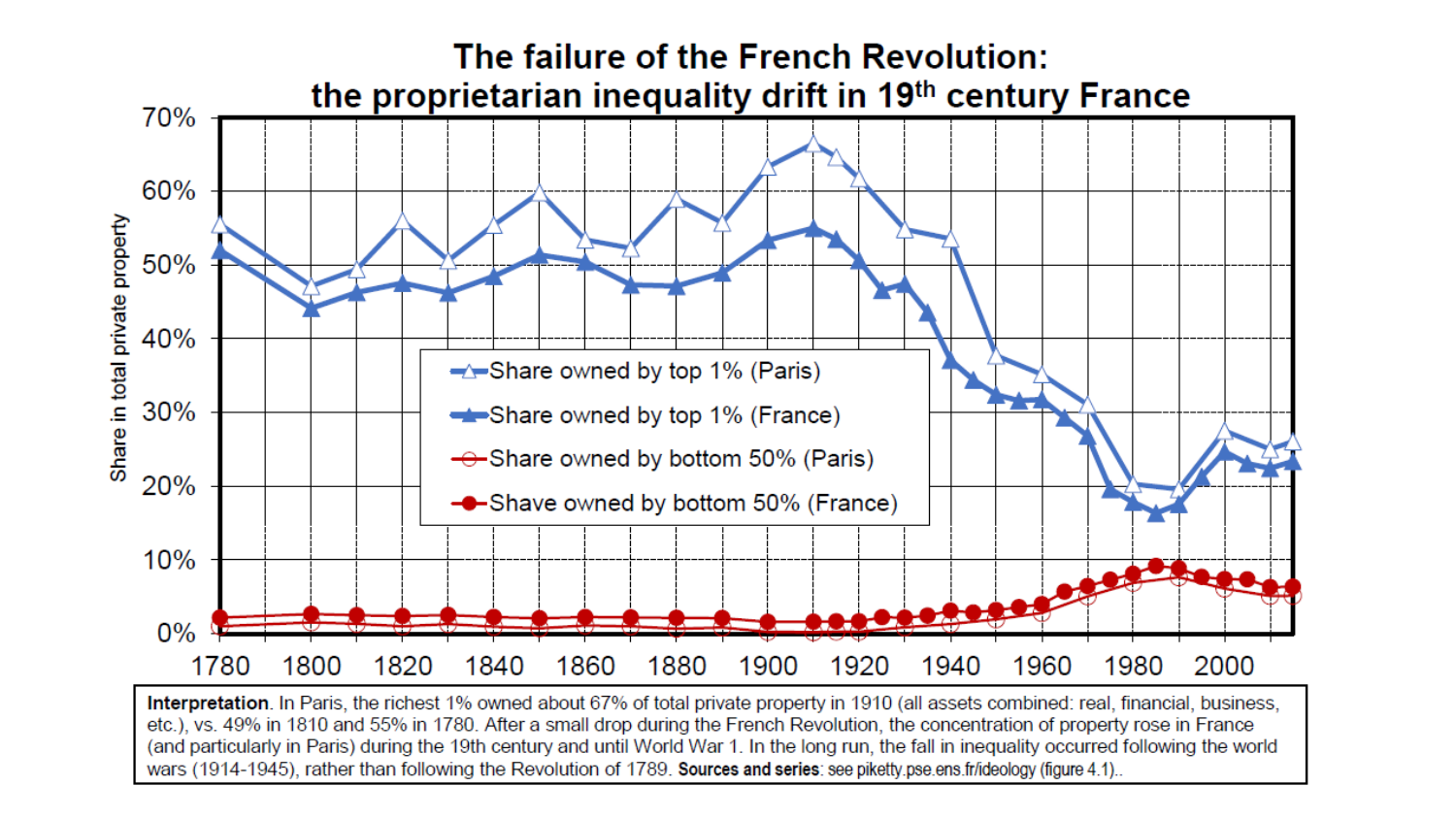

World War 1 and was interrupted in the 1980s. It occurred mostly to the benefit of the "patrimonial middle classes" (the middle 40%), here defined as the intermediate group between the "lower classes" (bottom 50%) and the "upper classes" (top 10%). Sources and series: see piketty.pse.ens.fr/ideology (figure 4.2).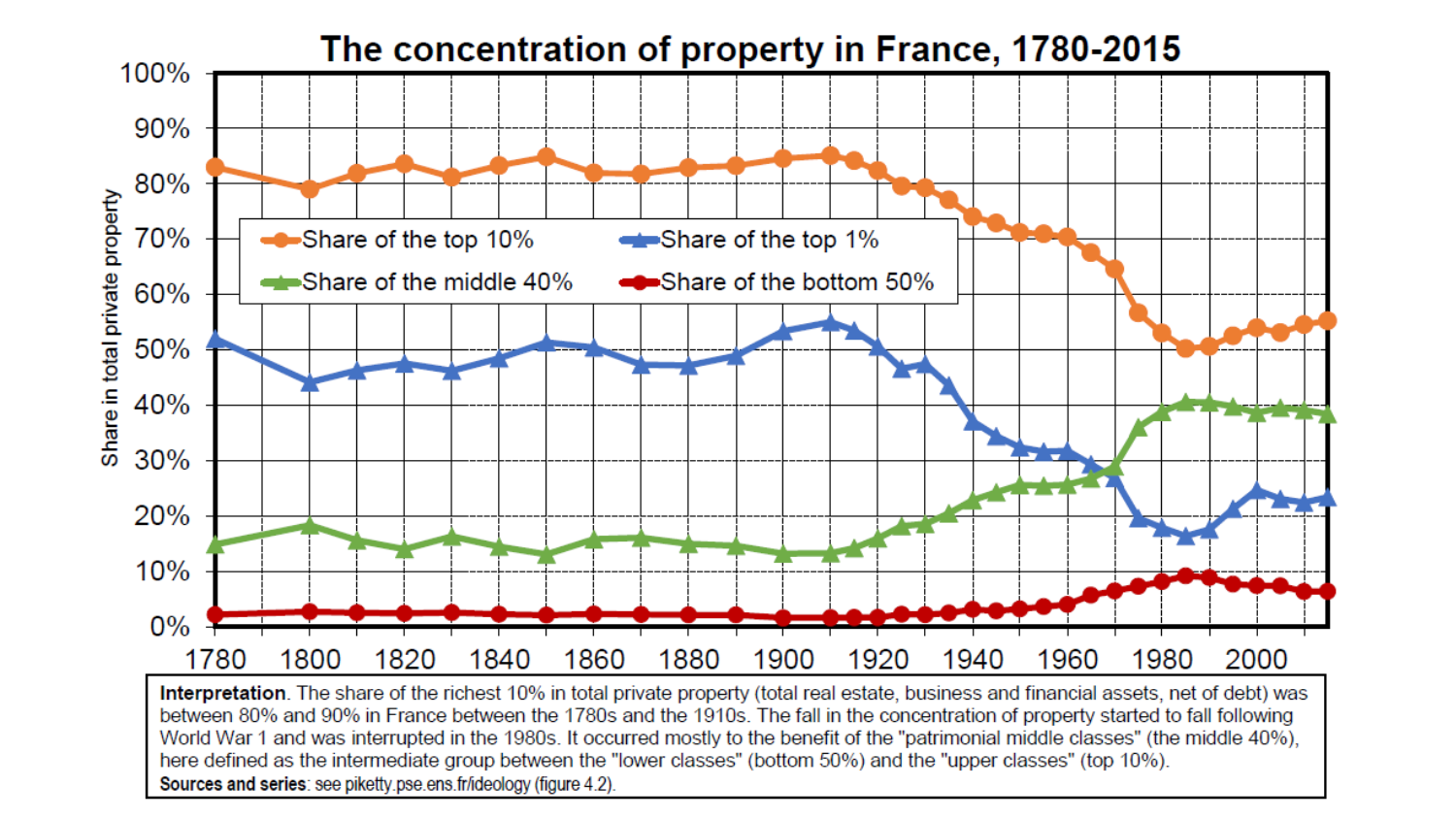

Interpretation. The share owned by the richest 10% in total private property (all assets combined: real estate, business and financial assets, net of debt) was around 85%-92% in Britain between the 1780s and the 1910s. The fall in the concentration of wealth begins after World War 1 and is interrupted in the 1980s. It occurred mostly to the benefit of the "patrimonial middle classes" (the middle 40%), here defined as the intermediate group between the "lower classes" (the bottom 50%) and the the "upper classes" (the top 10%). Sources and series: see piketty.pse.ens.fr/ideologie (figure 5.4).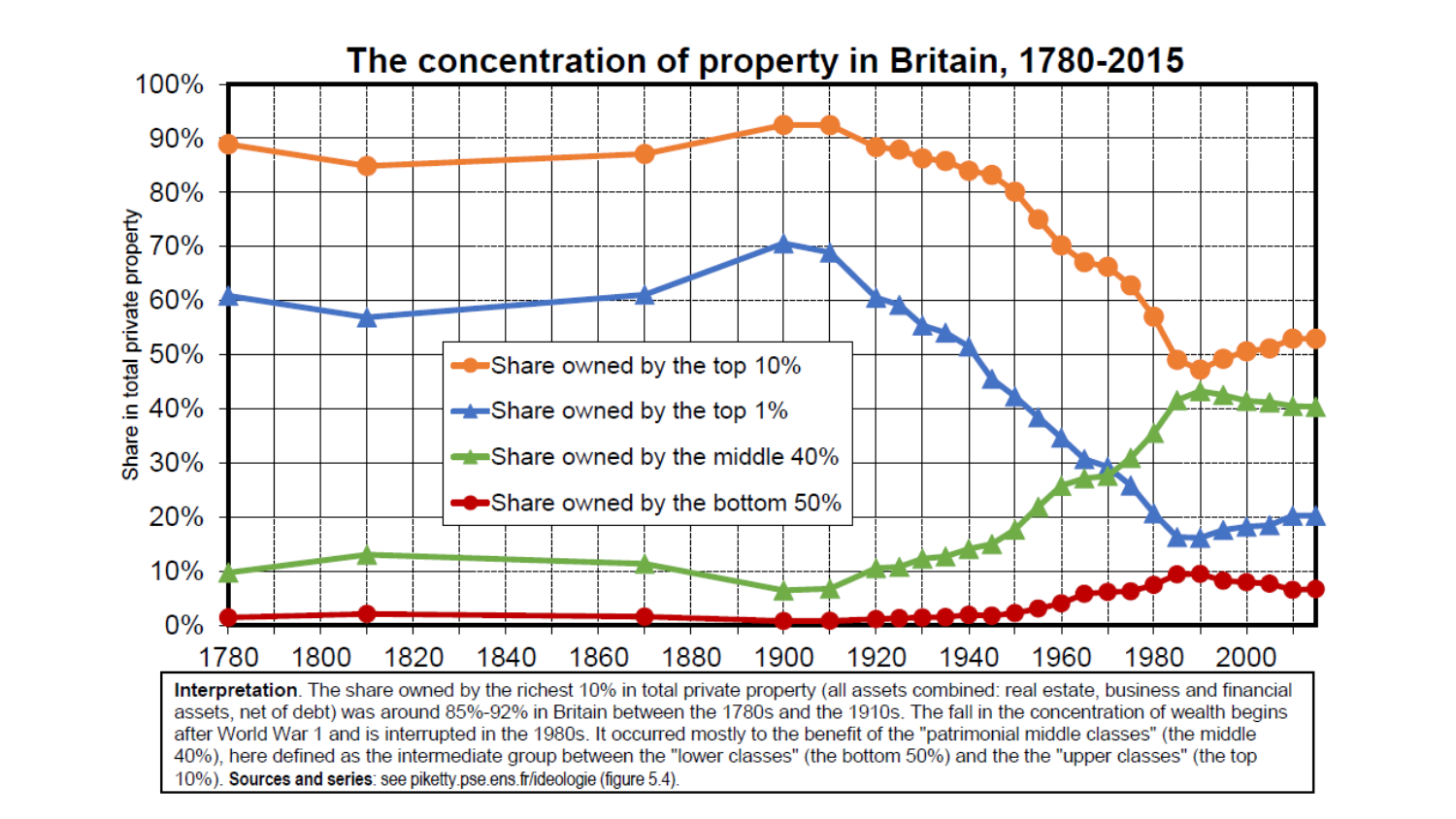

top 10%). Sources and series: see piketty pse ens fr/ideologie (figure 5.5).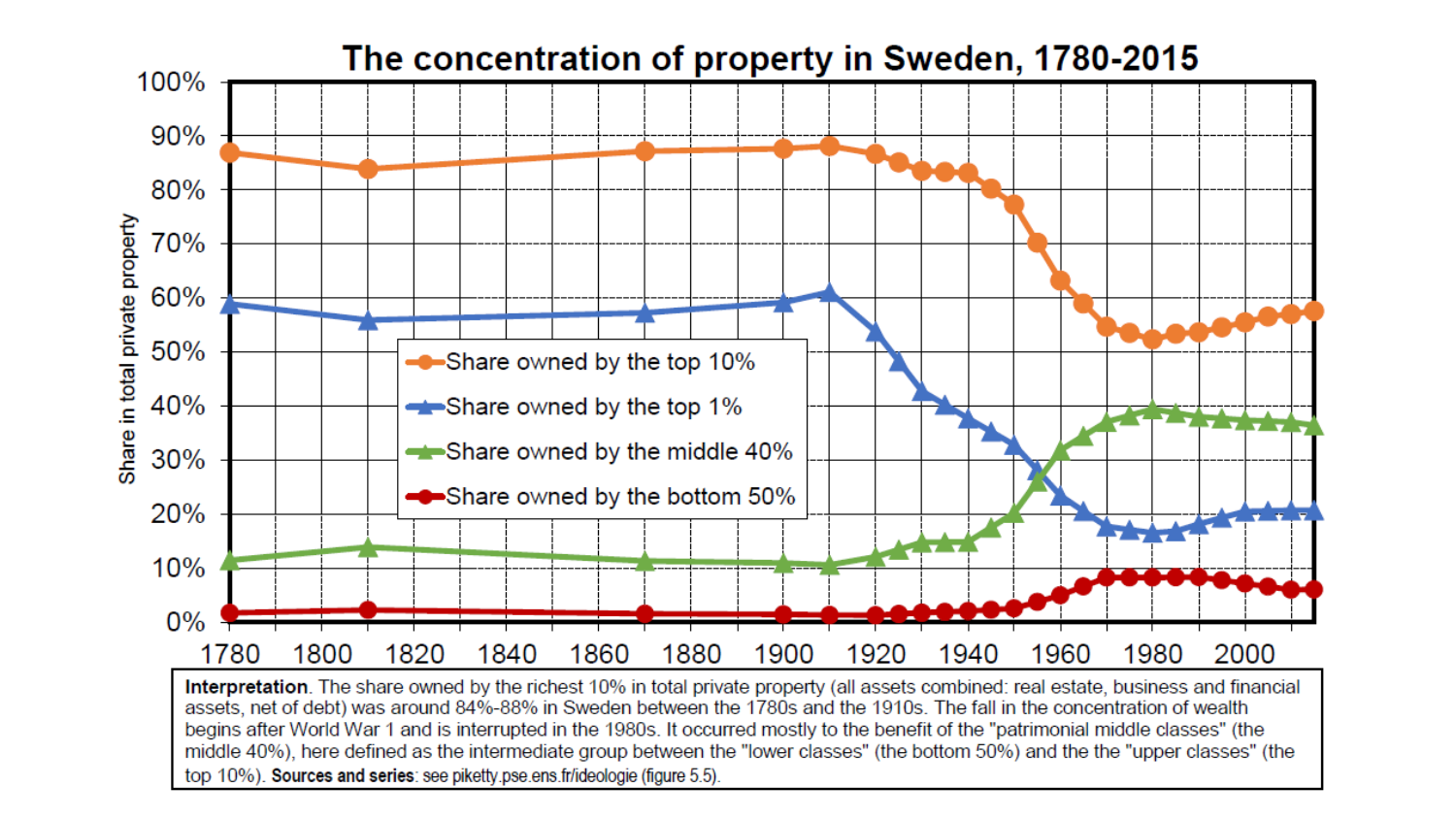### Extreme patrimonial inequality: Europe's proprietarian societies during the Belle Epoque (1880-1914)



Interpretation. The share the richest 10% in total private property (all assets combined: real estate, business and financial assets, net of debt) was on average 84% in France between 1880 and 1914 (vs. 14% for the next 40% and 2% for the bottom 50%), 91% in Britain (vs 8% and 1%) and 88% in Sweden (vs 11% and 1%). Sources and series: see piketty.pse.ens.fr/ideology (figure 5.6).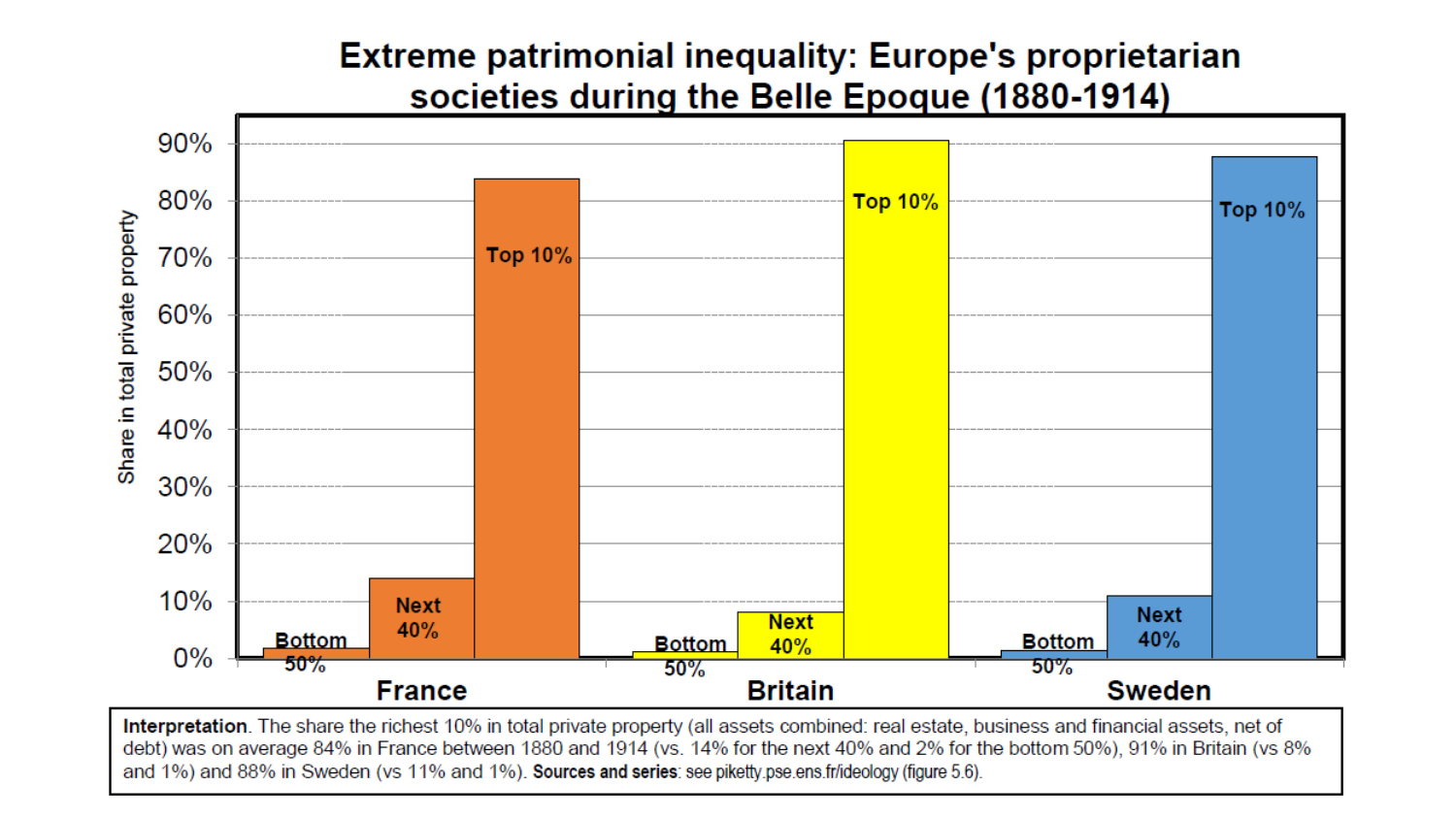### Income inequality in Europe's proprietarian societies during the Belle Epoque (1880-1914)